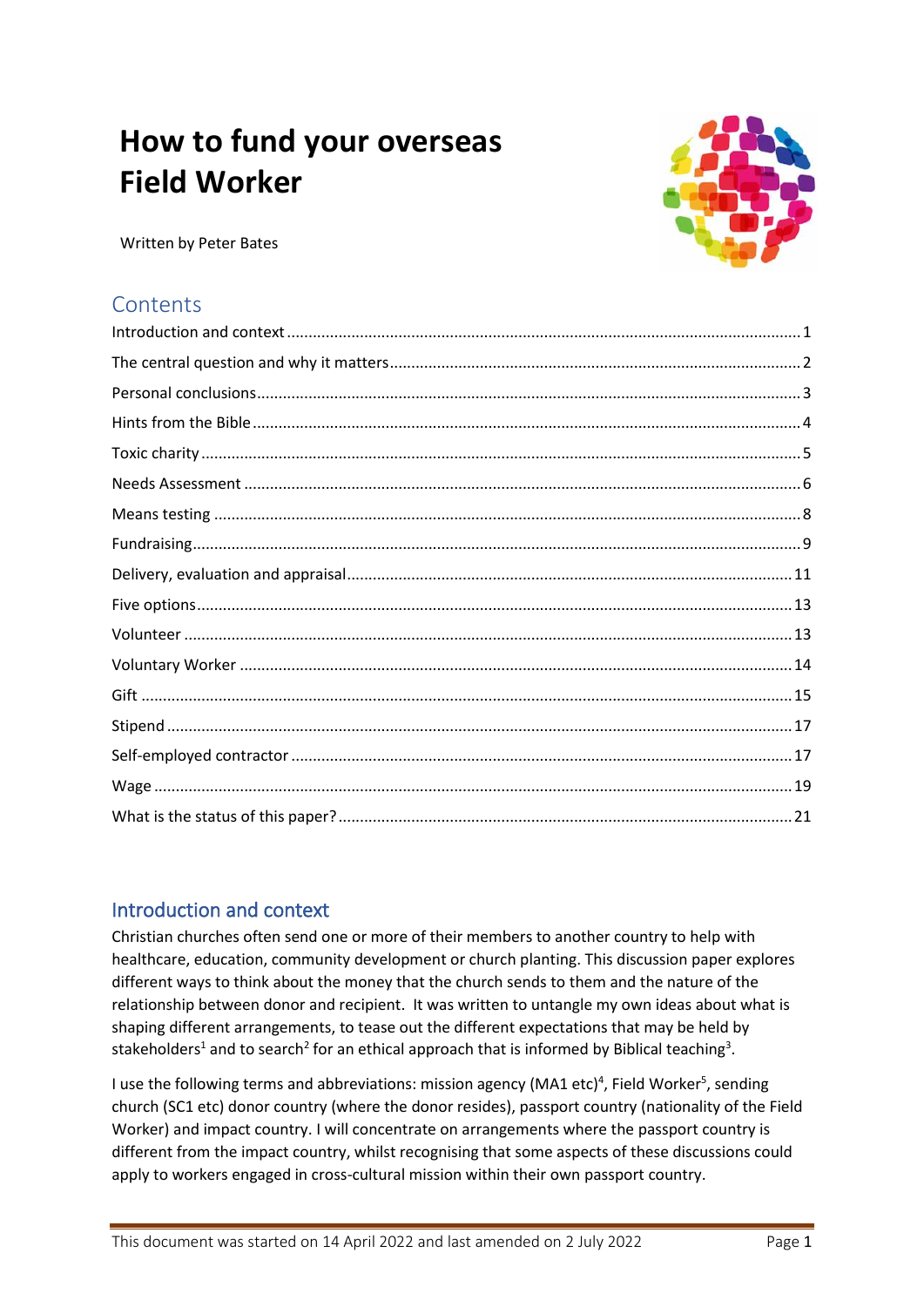Financial arrangements must be acceptable to the tax office, charity regulator<sup>6</sup>, employment lawyers and banking sector<sup>7</sup> as well as all the other stakeholders in both the donor country and in the impact country, leading to a wide variety of solutions which sometimes make sense in one of the countries but not in the other. International money transfers are scrutinised by banks as part of their efforts to shut down bribery<sup>8</sup>, money laundering and the funding of terrorism<sup>9</sup> while regulators also need reassurance that the funds are not supporting an organisation that abuses its staff or other beneficiaries<sup>10</sup>. In Australia, for example, donor organisations are required to establish a memorandum of understanding with the organisational partner in the impact country that confirms that the organisation receiving funds are acting in compliance with its declarations, in accordance with Australian law, and meeting the charitable purposes of the donor agency as set out in their constitution.

In ordinary circumstances, the examples given in this discussion paper would be fully referenced so that readers could check the findings and know how their donations are being used. However, due to the discrimination and violence that mars interfaith relationships in some places around the world, some transparency has been sacrificed in favour of security. The identity of individual mission agencies and sending churches has been obscured, replacing names with MA or SC. This also helps the reader focus on the ideas rather than be distracted by what they know of the individual organisations. Information gleaned from the agency's website or that is otherwise in the public domain<sup>11</sup> is sometimes used with the source acknowledged in endnotes. Mission agencies appear as real-life examples of an individual practice, but no attempt is made to capture everything that the cited agency does, so conclusions may not be drawn from this paper about what mission agencies do not do – checking out how common a particular practice is across the mission agency world would be an entirely different project.

After summarising my conclusions from this investigation, the next major section of the paper explores some themes that may shape our thinking – Biblical perspectives, needs assessment, means testing, fundraising, delivery and evaluation. Then the reader's gaze is directed towards five managerialist models that may have an influence on role, funding arrangements and accountability. A few questions intersperse the narrative to provoke reflection. The focus of attention is relentlessly on the nature of the financial relationship between stakeholders and its implications, so broader issues of Christian calling, mission, partnership and service do not appear here.

Finally, readers may note that this paper is slanted towards the situation in the United Kingdom and particular attention is given to the issues that may affect Field Workers setting out from the UK to serve in other countries. To date, the work is weak on the specific impacts of working overseas on tax status and related matters. As more information comes in, I hope to correct these weaknesses.

# <span id="page-1-0"></span>The central question and why it matters

At the heart of this paper is the idea that the secular workplace culture of Western advanced democracies influences our thinking about overseas Field Workers. It has been suggested that the culture of managerialism has infused the church in the West and its influence is even stronger in mission agencies than in denominations<sup>12</sup>. The result is that Field Workers, mission agencies, sending churches and donors are predisposed to ask about vision statements, marketing, job descriptions, line management, outcome indicators and annual reports. Rather than leaving such questions unanswered and hoping that everyone will be operating from a solely 'Christian' mindset of faith, calling, giving, sending, serving and fellowship, this paper dares to ask about the money and its consequences from both perspectives. By critiquing the managerialist mindset from a faith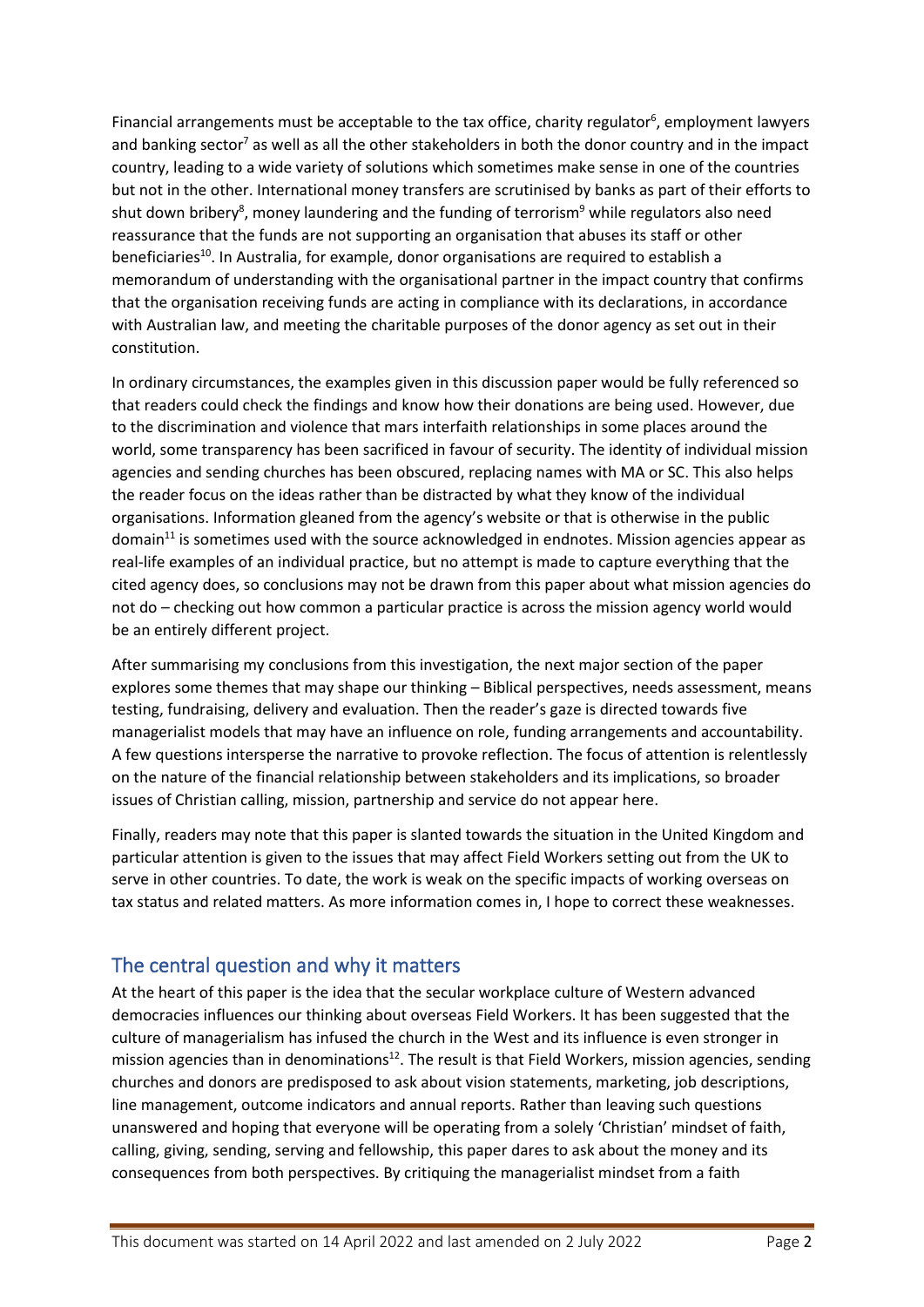perspective, useful ideas may emerge that shed light on existing arrangements and point the way forward.

In addition to the complexity of the legal and financial environment, I suspect that eight broader issues face Christian Field Workers and have the potential to disrupt their working arrangements:

- The Protestant work ethic drives a culture of overwork and defeats a holistic view that prioritises Sabbath rest, relationships and shalom
- Commitment to the overarching purpose and perceived interests of the wider church muffles challenging voices, while accounts of poor practice are suppressed to 'protect' the reputation of the organisation
- Adoption of the servant mindset enables Field Workers to tolerate unjust situations imposed upon themselves while they fight for justice for others
- Isolated working conditions inhibit the development of class actions to correct poorly functioning systems
- A preference for creativity and innovation brings rulebreakers to the fore and some rulebreakers don't know which rules to keep
- A focus on theology and individual attitude formation shines the spotlight away from technical matters and structural analysis.
- Christian agencies prefer to learn from one another, creating an echo chamber which ignores learning from the secular workplace
- The drive to generate income for individual mission survival favours publicity about worthy financial need, so the local church rarely hears stories where mission agencies refuse to fund or terminate funding to promote independence.

This document has become a repository of everything I have found out on the subject and will continue to expand as new information comes in. It is already too lengthy and detailed to be easily digestible, so may spawn shorter opinion pieces based on the material here.

My investigations have identified dilemmas and challenges which appear to be frequent discussion topics amongst mission agencies, whilst remaining somewhat inaccessible to neophytes. Apart from a few brilliant exceptions, online searches unearth little, while books about mission seek to inspire rather than analyse; mission agency websites are almost silent on these topics and their staff are hesitant to declare a view in public<sup>13</sup>; and infrastructure agencies hide their expertise behind paywalls<sup>14</sup>. Consequently, some mission agencies lack expertise<sup>15</sup>.

This resource paper provides a free technical introduction whilst strongly encouraging readers to check the facts for themselves. Mission infrastructure organisations such as Global Connections maintain a watching brief on these issues and have the resources to address them fully and keep up to date with changes in the legal and financial environment.

# <span id="page-2-0"></span>Personal conclusions

Raising questions about the status of Field Workers is good, but drawing a conclusion is better. My own reflections as I have begun to explore these matters have led me to the following:

1. We should not send Field Workers to do a job that local people can do. We should fund local people if that is what they want and need and only if there is no other source of income for the local people to fund themselves to do the work. Funding arrangements should lead to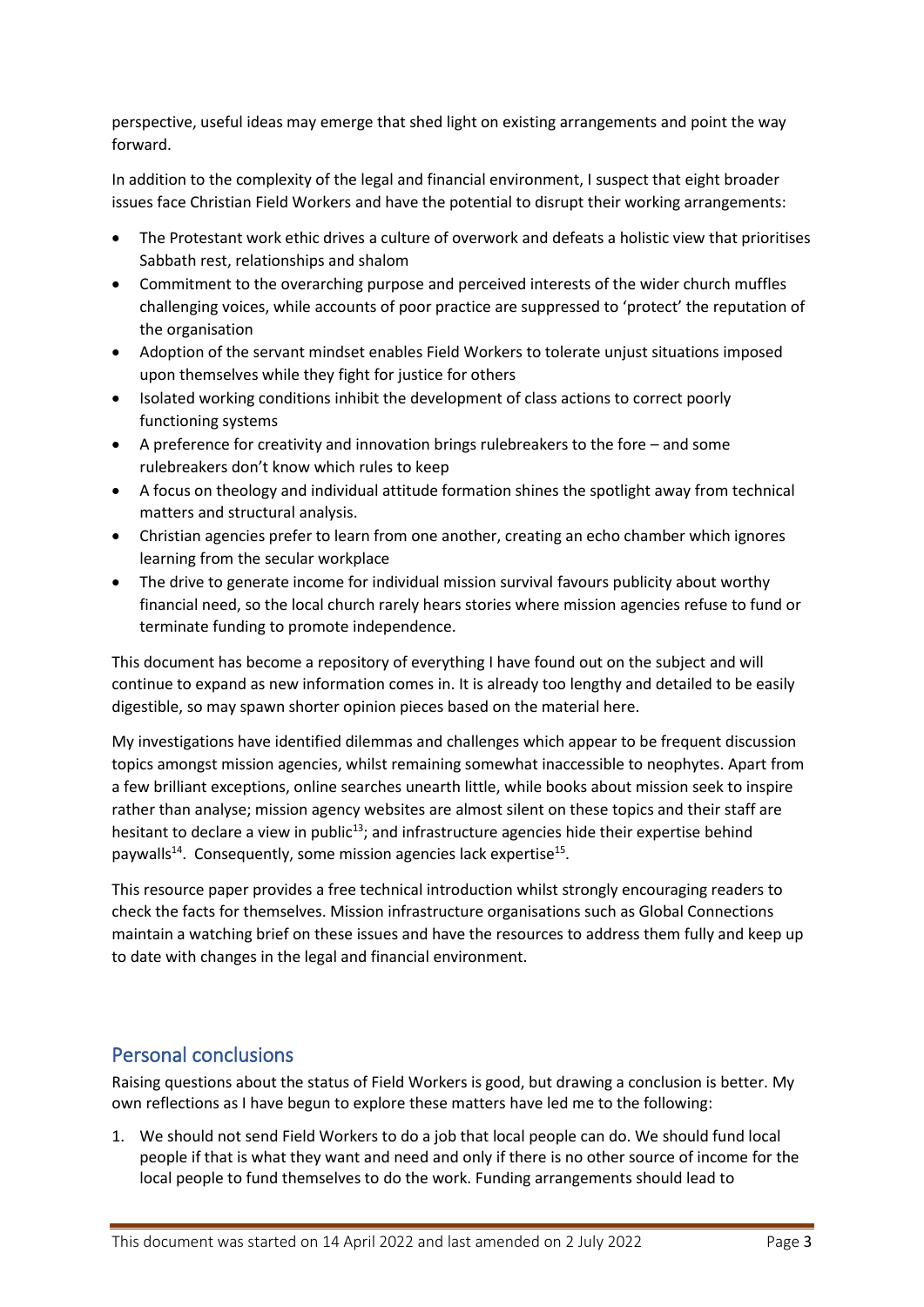development rather than dependency. Giving financially should be wrapped into a relationship in which the donors visit, take an interest and learn rather than directing or controlling. Donors' portfolios should increasingly consist of local people rather than Field Workers from the West<sup>16</sup>.

- 2. The task of preparing to become a Field Worker should include a careful review of needs, perhaps against a checklist of possible items such as pension contributions and health insurance, and comparison with arrangements provided by the mission agency.
- 3. The laws (including tax laws) of both the donor country and the impact country should be understood and honoured wherever possible. This includes not just the letter of the law, but its intention<sup>17</sup>.. Payment of overseas Field Workers is a liminal space where competing rules intersect, so it is often a matter of holding tensions rather than simple compliance and this demands attention to detail rather than a casual approach.
- 4. Potential Field Workers should be clear about what is expected from them by the mission agency in respect of fundraising obligations, including top-slicing for operational costs.
- 5. Prime responsibility for fundraising is a part of the sending church's responsibility who then discern, set apart, commission, finance and support the candidate. It does not lie solely with the Field Worker or the mission agency.
- 6. The terms and conditions for salaried Field Workers should be a similar to staff working for the sending church in the donor country. Actual payment levels should be adjusted to account for the cost of living in the impact country. If this inadvertently gives the Field Worker conspicuous wealth, then it is their responsibility to use or dispose of the excess, rather than the mission agency's job to withhold it.
- 7. Donors should prioritise salaries rather than expecting people to live on occasional gifts.
- 8. Salaried Field Workers are accountable to their donors and should produce reports that describe effort and outcome. Field Workers are not responsible for outcomes, but they are responsible for effort. Reports should show how justice and development goals have been advanced, rather than dependency.
- 9. Just like an employer, donors may inquire about the effort and outcomes of the project, but how the person spends their own money is none of their business. Proof of purchase should be requested for large named items, but not for general living costs.
- 10. If the Field Worker is not salaried, donors can give gifts, but these are freewill so the donor has only a limited right to expect a report or other proof of the Field Worker's productivity. Reports and receipts show that the gift has been used as intended by the donor.

# <span id="page-3-0"></span>Hints from the Bible

Some mission agencies assert that they are 'faith based' because their financial arrangements are 'Biblical', a stance which can frustrate questions about detail, inhibit theological reflection, block change and condemn alternative arrangements.

#### **Challenge #1**

How does the Bible shape your approach to financial support for Field Workers?

### **Giving**

• Ten percent of Israel's agricultural produce (i.e. not manufacturing or retail income) was to be taxed to fund the Levites' temple work and the Levites were to tithe too (Num 18:21-26)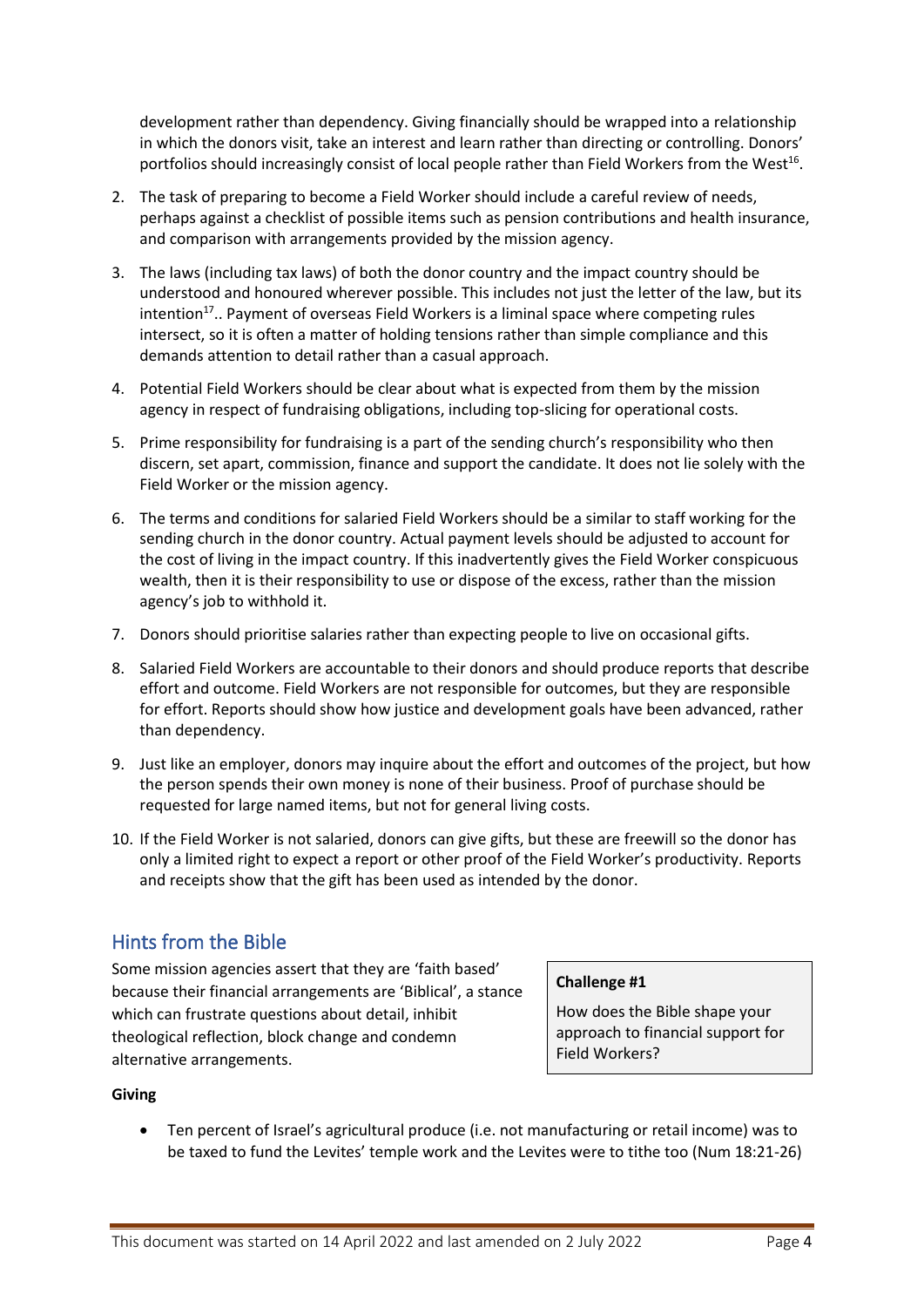- Nehemiah prayed and then asked the wealthy king for resources to rebuild Jerusalem (Neh 2:8)
- Jesus told the rich young ruler to sell his possessions and give to the poor (Matt 19:21)
- The early church shared everything in common and gave to those in need (Acts 2:45)
- The church took up a collection to help those in need (Acts 11:28-30)
- Give money to international mission on a weekly basis (1 Cor 16:2)
- Giving reflects the generosity of God (2 Cor 9:11-14)
- The Philippian church were sole funders of Paul's missionary journey (Phil 4:15)
- The Philippians continued to give over time (Phil 4:16)

#### **Relying on others for finance**

- Jesus lived amongst the poor and had no settled home (Matt 8:20), so both Jesus and his disciples were funded by his followers (Luke 8:3) who gave them sufficient funds to appoint a treasurer (John 12:6), give to the poor (John 13:29) and purchase supplies (John 4:8, 13:29)
- Jesus sent out the 72, instructing them to rely on generous people (Luke 10:7)
- Paul was self-employed, working as a tentmaker so that he was not financially dependent on others (Acts 18:2-3, 2 Thess 3:7-8), but when a gift was brought to him from the Macedonians, he started preaching fulltime (in Corinth 2 Cor 11:9, Acts 18:4-5). The implication is that he preferred fulltime, supported ministry and only fell back on being selfsupporting as a short-term expedient $^{18}$ .
- Paul learnt to be content whether well fed or hungry (Phil 4:12), but also considered that workers in the Kingdom of God had a right to support (1 Cor 9:12)
- Paul thanked at least two churches for supporting him financially (Rom 15:24, 1 Cor 16:6)

### **Attitudes**

- Jesus told us not to worry about food, drink and clothing (Matt 6:31). We should not brag about giving (Mat 6:4), but donors in the New Testament are named, so anonymity is not a strict rule.
- Pay taxes that are due (Mark 12:17)
- The labourer deserves his wages (Luke 10:7, Rom 4:4, 1 Tim 5:18)
- Do not become a slave to human beings (1 Cor 7:23), while maintaining a distinction between good accountability and bad enslavement.
- The church sent people to visit as well as money (Phil 4:18).
- Donated money should be handled responsibly (2 Cor 8:20)

# <span id="page-4-0"></span>Toxic charity

Robert Lupton<sup>19</sup> argued that much international aid harms the recipients by suppressing local solutions and creating dependency rather than resourcefulness and initiative. Sending Field Workers and money is not always helpful, while prayer, respect and curiosity can remind people that they are not alone in the issues they face. These concerns

### **Challenge #2**

Does your plan to send a Field Worker really help or does it amount to 'too much support'?

press us to examine critically our immediate compassionate response to need, since it is so easy to provide too much support rather than just enough, or to beautifully match provision with need at the beginning and then fail to keep pace as things change<sup>20</sup>.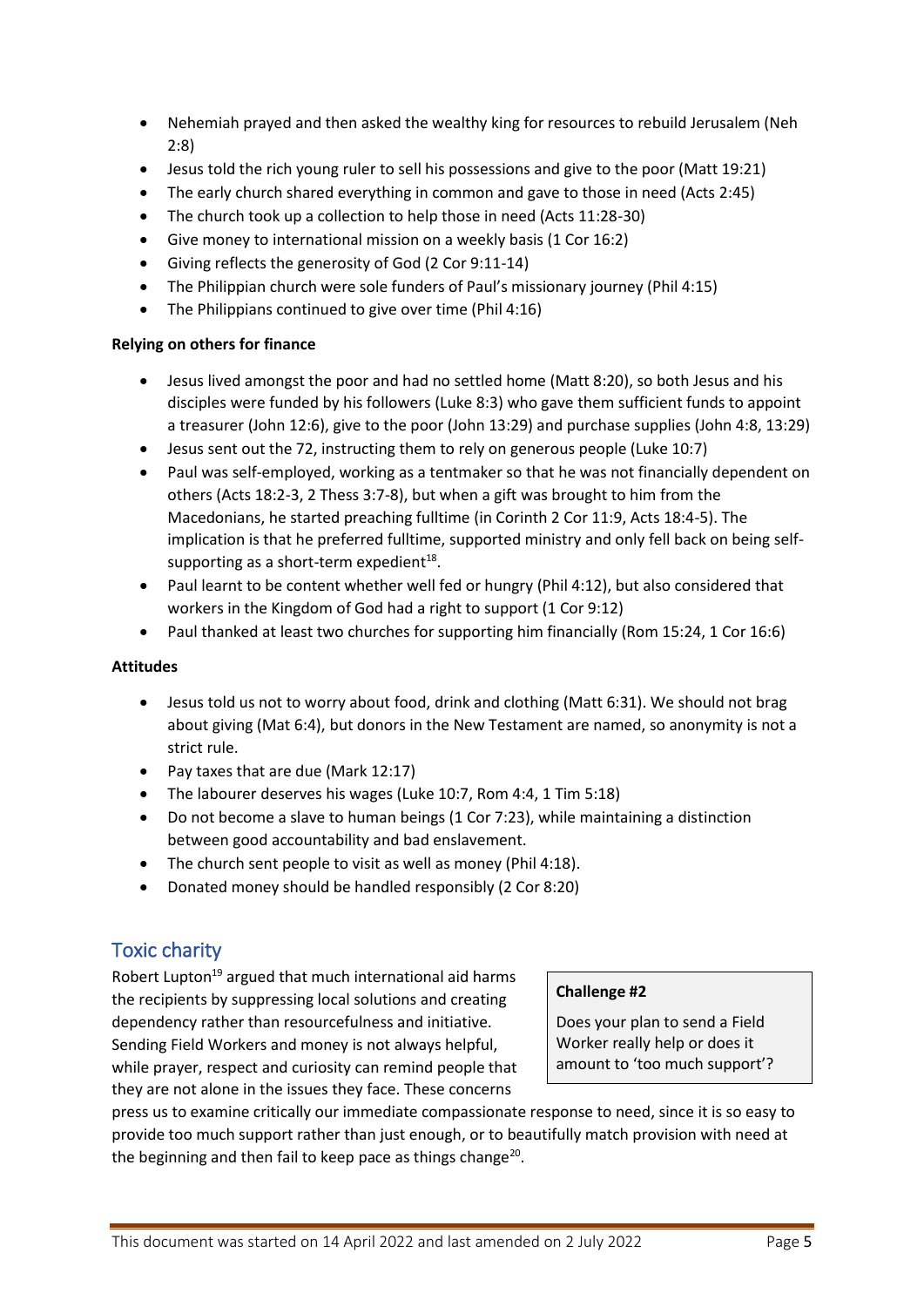### <span id="page-5-0"></span>Needs Assessment

Anyone planning to become a Field Worker will need to estimate their financial needs in the impact country. MA1 divide Needs Assessment into the first three components listed below while some other agencies add the fourth:

- **Personal Funds**. This is intended to cover household operating costs housing<sup>21</sup>, transport, healthcare, education and so forth<sup>22</sup>
- **Regular Work Allowance** (such as costs in hiring a venue for a church service, or evangelism materials, etc.) – these are reported and reconciled to actual expense figures.
- **Other Work Reimbursements** (such as flights to the impact country, or to maintain fundraising relationships) – these require expense receipts or other evidence at the time of the request.
- **Fees**  the mission agency may charge the Field Worker like a holiday company, but the person pays and works too<sup>23</sup>.

Another way to review these needs is to consider what information is provided by mission agencies to potential applicants through vacancy adverts posted on the internet<sup>24</sup>. Further details may of course be provided enthusiastically and comprehensively to candidates, but several of the adverts reviewed in May 2022 contained little or no financial information<sup>25</sup>. Even the offers which look similar in the table below may vary considerably, such as in respect of food, school fees<sup>26</sup>, work permits<sup>27</sup>, healthcare and airfare<sup>28</sup>. Table 1 shows the huge variety in what is mentioned in adverts and reveals some intriguing gaps, such as the mission agencies that make no mention at all of money. It is hard to see how candidates can make informed decisions in the face of this complexity, and yet the presumed success of these adverts suggests that these omissions do not form a barrier to recruitment. These arrangements may:

- favour wealthy people who can afford to accept small or irregular payments as they enjoy financial resilience and have never needed to worry about access to funds
- encourage disregard for practical matters that will eventually result in collapse.

MA23 advises<sup>29</sup> candidates to review how much they need to service any debts they are carrying<sup>30</sup> and recommends that Field Workers are paid enough to meet everyday living expenses but not enough to permit them to save. In contrast, MA30 sets a budget to enable Field Workers to thrive rather than just survive.

|                                         | 31 | 32 | 33 | 34 | 35 | 36 |
|-----------------------------------------|----|----|----|----|----|----|
| Outward and return flights              |    |    |    |    |    |    |
| Mid-term flights                        |    |    |    |    |    |    |
| Visa and work permits                   |    |    |    |    |    |    |
| Accommodation                           |    |    |    |    |    |    |
| Housekeeping                            |    |    |    |    |    |    |
| <b>Utilities</b>                        |    |    |    |    |    |    |
| Salary/living allowance                 |    |    |    |    |    |    |
| Paid time off for holidays and sickness |    |    |    |    |    |    |
| Internet/cell phone                     |    |    |    |    |    |    |
| Transport                               |    |    |    |    |    |    |
| Meals                                   |    |    |    |    |    |    |
| Healthcare or health insurance          |    |    |    |    |    |    |
| School fees                             |    |    |    |    |    |    |

Table 1: *Adverts lack vital information*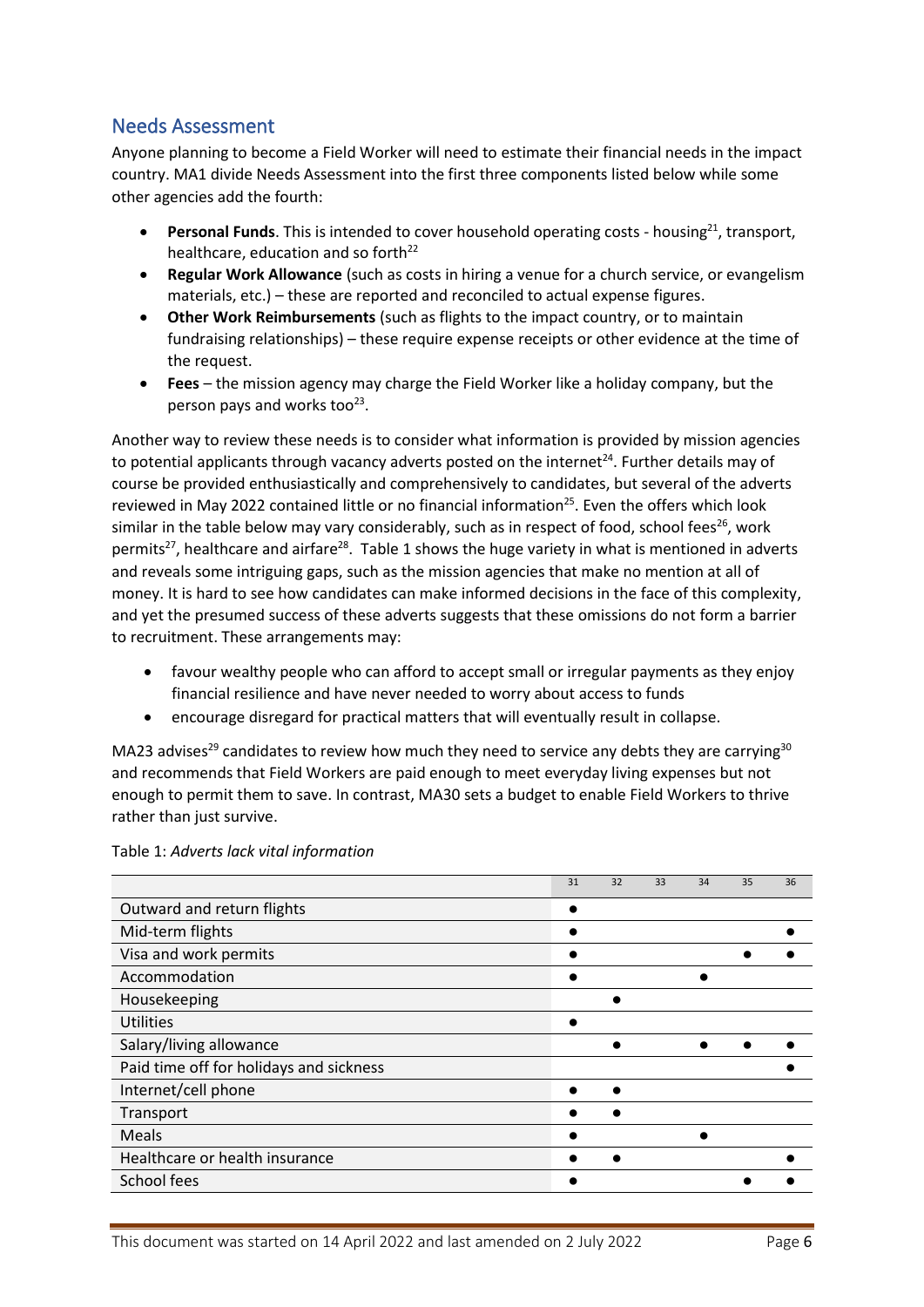| Language tuition                 |  |  |
|----------------------------------|--|--|
| Professional development support |  |  |

**Deciding who is included.** For many, a living wage needs to meet the needs of the household rather than just the individual. Some mission agencies have concluded that the 'every worker for themselves' approach to needs and resource assessment is unhelpfully individualistic, and so have developed systems for pooling needs and resources and so reducing inequality amongst Field Workers. This fundamentally changes the fundraising task as well as needs assessment since donors are invited to support 'us' rather than 'just me'.

**Setting the budget.** MA2 and others<sup>37</sup> describe Personal Funds as the living wage for that country<sup>38</sup> and paying the going rate in the impact country means that the posts can be more easily transferred to local people. In the industrialised West, wage levels are set at a rate that should permit employees to cover their needs and employers do not routinely ask for evidence of household spending.

#### **Challenge #2**

Have longstanding arrangements kept pace with changes in the cost of living?

MA7 ask people already working in the impact country to provide that needs assessment and then they amend it in discussion with the Field Worker and the funding church prior to sending the person into the mission field. After using this intelligence to set the budget needed for the Field Worker, they do not use it again or ask for information about the actual household expenditure incurred by the Field Worker. Field Workers at MA9 have a bit more freedom to set a figure (in the light of guide prices) for the allowance they need to live in the impact country.

A few interesting elements include the following:

- Before it became a statutory obligation to do so, MA9 took the initiative to include pension contributions in the list of essential costs that must be included in the Needs Assessment<sup>39</sup>.
- MA30 require their Field Workers to raise a launch fund and a reserve fund. The launch fund recognises the additional costs of start-up, so includes relocation, three months living costs and language tuition while the reserve fund includes one month's living budget plus one emergency flight home for the whole family.
- Some elements that are a routine part of the employment package in some countries (social security, health insurance and retirement support) are more difficult to finance from donors than basic costs or project budgets.
- Uplifts in response to inflation, which can run high in some impact countries.

The Regular Work Allowance as defined by MA1 is like work-related expenses that are often covered by an employer, and relate to essential travel in worktime, equipment and materials, hotel costs when travelling for work and so on. Costs may be estimated at the inception of the post, or the employer may commit to cover all eligible expenditure under this heading. Large organisations such as mission agencies and Dioceses may be able to offer this, but it is harder for a local church to 'sign a blank cheque'.

**Responsible for poverty.** Employers are considered exploitative if they offer a fulltime post which pays such a low wage that the employee cannot keep their family well fed and healthy. In contrast, a donor should give to a hungry person if they can, and design their gift to promote self-reliance, but does not shoulder the same level of responsibility to feed their family. Some of the arrangements described in this paper result in Field Workers lacking sufficient income to meet their basic needs. When this is the case, Field Worker may be ashamed and secretive or the mission agency and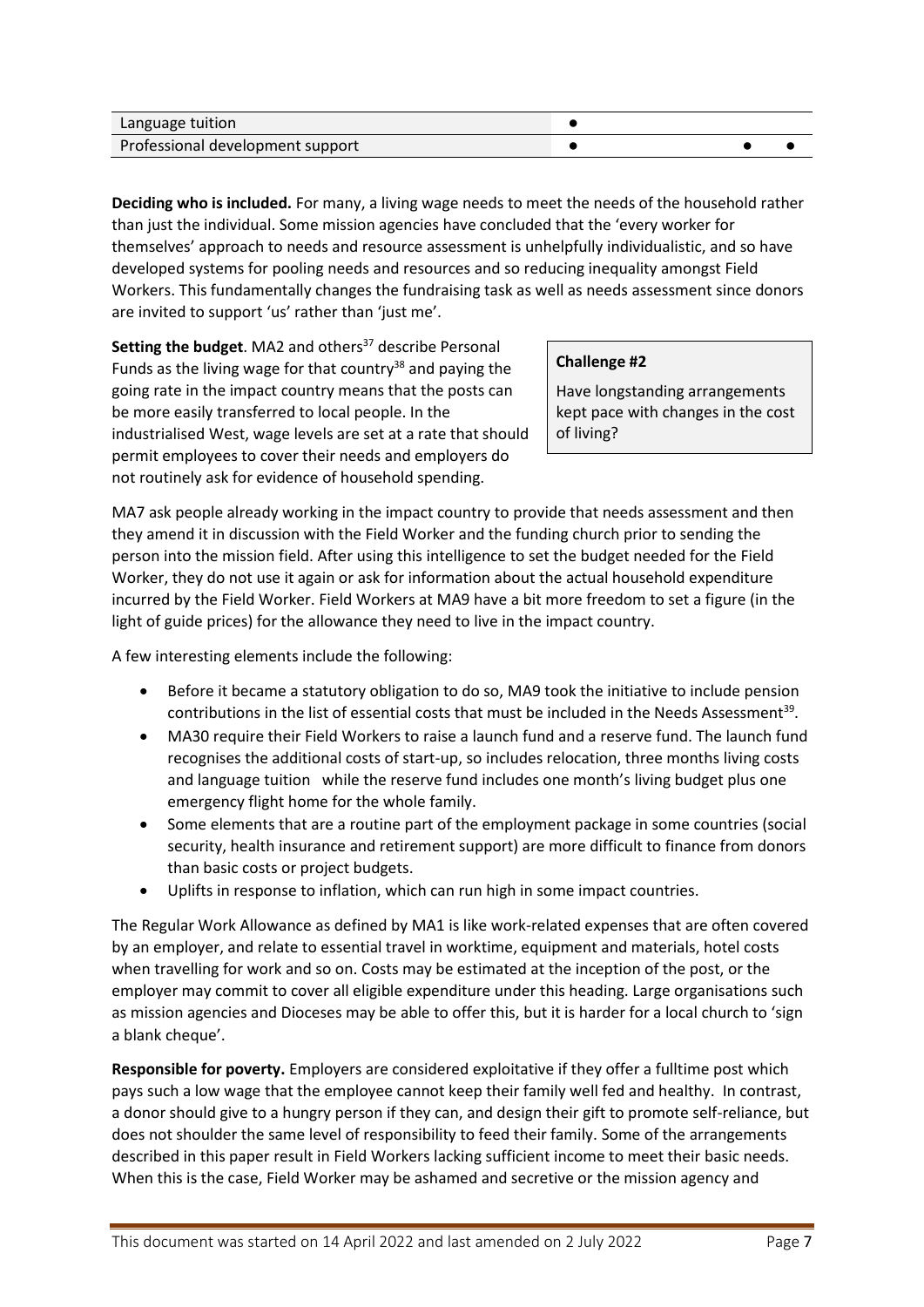sending church may conclude that the Field Worker is incompetent or misguided, thus avoiding any critical reflection on their own responsibilities.

**Duration of stay affects the budget**. Eligible needs over the long-term include more factors than for a short-term trip since one would not include occasional costs such as new shoes or flights home to visit family in a brief trip. In the same way, a short-term trip designed to introduce the young Field Worker to a country would be more frenetic and exhausting than the steady lifestyle of the longterm Field Worker who needs relaxation time and to consider their welfare over several years rather than just a few days or weeks.

**Comparing costs at home and in the field.** Where there is a substantial stepdown in living standards from the passport country to the impact country, some mission organisations like to provide long term Field Workers more comforts in the impact country so that they are not so adversely affected every time they return to the field. As Field Workers benchmark their lifestyle against that in their passport country (and so some expect a good car or air conditioning in their house) then this increases the disparities between Field Workers from different home countries<sup>40</sup>. Behind these practical manifestations of the gap in living conditions between the passport country and the impact country are the cultural differences, including vast differences in the extent of adoption of managerialist thinking. So, for example, a Field Worker who moves from the UK to another WEIRD $41$ country will face cultural differences in secularisation, but will expect to find similar, but not identical managerialist approaches – a job description, performance management, health and safety regulation – while, in contrast, these things will not have impacted some isolated tribal groups.

In a secular employment setting, rare skills and demanding outputs justify higher wages. Narrowing the gap between secular earnings for these rare skills and the payment offered to Field Workers might reduce the numbers of people leaving the mission field. This inquiry has not yet found any mission agency that has included this factor in its Needs Assessment.

**Reporting obligations**. An MA1 Field Worker who is unwilling to complete the reporting requirements for the Regular Work Allowance and Other Work Reimbursements is in breach of their agreement and will no longer be able to receive funds or remain affiliated with the mission agency. Personal Funds require no substantiation beyond what is normal for anyone on a Payroll system.

### <span id="page-7-0"></span>Means testing

**What donors want to know.** Donors may ask for reassurance that their funds will reach the people in greatest need, the proposed project has widespread support $42$ , and the project will not fail due to a shortage of funds. Risk is reduced when the person has confirmed income rather than when they rely heavily on unknown future gifts or contracts.

### **Challenge #3**

Do your arrangements achieve appropriate accountability whilst avoiding the need to beg? Do they generate feelings of humiliation and shame?

**Due diligence or impertinence?** For these reasons, some mission agencies and donors may ask the Field Worker to add up the income they receive from all sources and disclose it to them. Before agreeing a contract, secular businesses undertake a due diligence check to reassure themselves that there is a reasonable prospect of the contractor delivering what is required. However, this is undertaken by reviewing overall business turnover, rather than asking for detailed financial disclosures for each contract. In contrast, one Field Worker was asked for and provided information to one of her supporting churches about all her income streams, but none of her other supporting churches ever asked for this.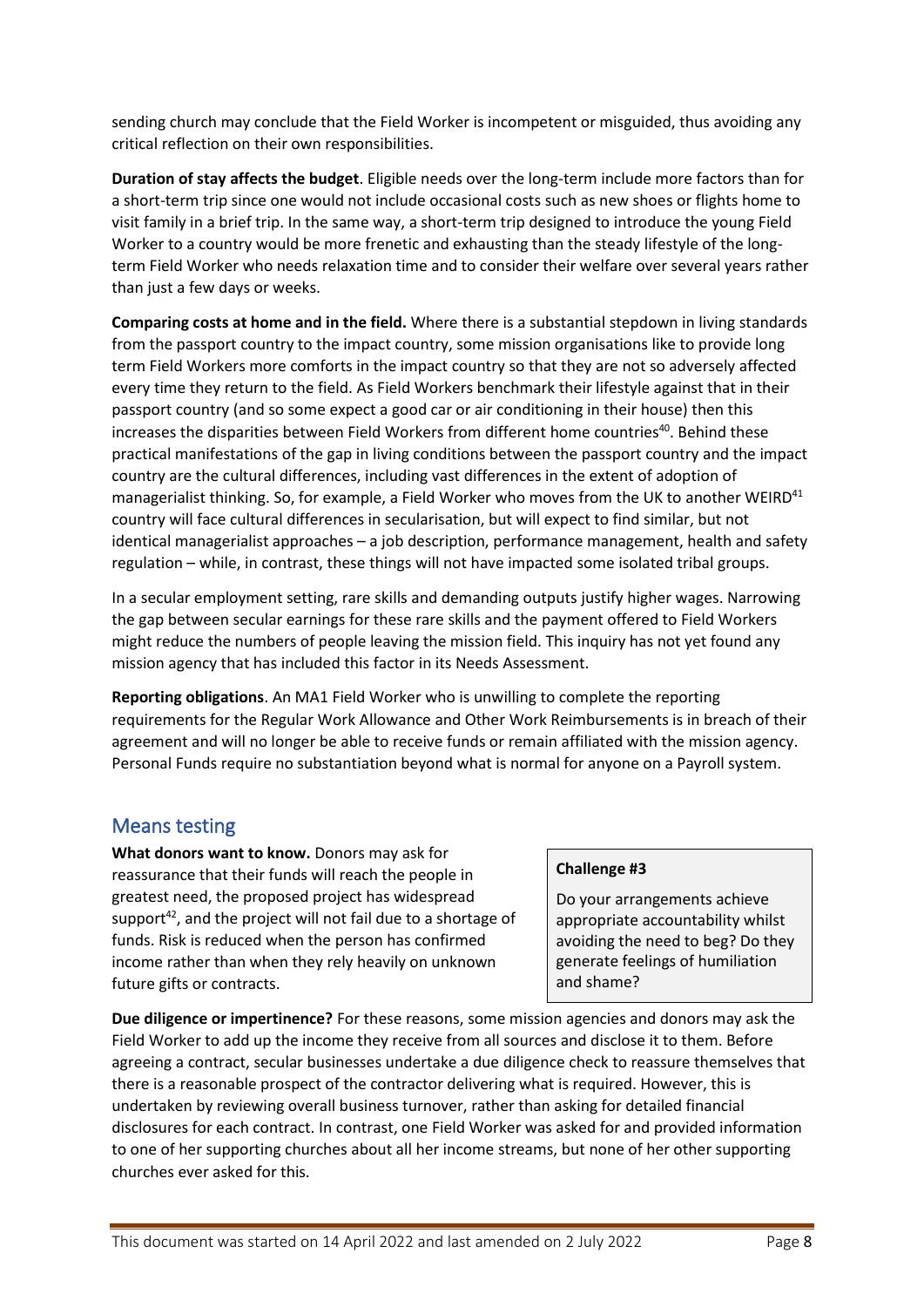**Tapers**. MA8 offers 'final recourse' funding to some of its Field Workers; i.e. only to those who have no other source of income. To them, this seems to be good stewardship, since their funds go where they were most needed. Unintended consequences included discouraging other funders from enhancing the income of the Field Worker, since whatever they give is deducted from the funding offered by the mission agency; deterring the Field Worker from entrepreneurial activities (such as planting a vegetable garden) for the same reason; and encouraging secrecy, as both new donors and the Field Worker are tempted to hide the new income from the mission agency. Applying a taper<sup>43</sup> or moving to a self-employed contractor arrangement (see below) might be more effective. The same issue applies to MA2 where donations above a certain threshold are treated as donations to the agency rather than the individual, and the taper at this point is set at 100%. Unless the initial funding is generous enough to sate the Field Worker's family and personal ambition, imposing such a system may stimulate hoarding, suppress community and discourage further fundraising efforts. This can happen in mission agencies where the publicly espoused values include abundance, generosity and community.

**Guaranteed income.** MA7 do not allow a Field Worker to set off until they have 90% or more of their funding in place. They do not support people who want to go abroad and "live by faith" – rely on spontaneous and unpredictable gifts for their core needs. Jesus sent out the 72 without a purse but also said, "The worker deserves his wages (Luke 10:7) and St Paul reinforced the point, "Wages are not credited as a gift but an obligation" (Rom 4:4). MA2 and MA9 consider that they have a duty of care towards Field Workers, to ensure that they do not begin an assignment unless they have an adequate and safe standard of living for its duration.

### <span id="page-8-0"></span>Fundraising

**A direct ask**. Fundraising is perhaps the area where implicit models drawn from business thinking and faith communities break cover and are most clearly visible. Some texts urge Field Workers to overcome cultural taboos about money talk, ditch their embarrassment and simply ask people for money<sup>44</sup> and it appears that only a few Christian

#### **Challenge #4**

Are people expected to fundraise and what training and support have they received in this skill?

opportunities are salaried<sup>45</sup>, with MA29 offering a mix of direct hire and self-financed positions. In contrast, pioneers like Hudson Taylor and George Mueller eschewed direct solicitation<sup>46</sup>. The China Inland Mission began with individuals raising their own support and found that some were better funded than others, so in 1899 they moved to a centralised system in which all donations were received by the mission agency and then distributed equitably to all their Field Workers<sup>47</sup>. Centralised schemes sometimes divert excess donations from one Field Worker to another. In a third approach, a commercial business is established and the profits used to fund Field Workers<sup>48</sup>.

**Institutional racism**. Field Workers with MA1 and others<sup>49</sup> must self-finance or generate their own income from donors<sup>50</sup>. When this is carried out by the potential Field Worker asking their family and friends, the process inevitably favours those who are wealthy in financial and social capital and inhibits women<sup>51</sup> and minoritised ethnic communities<sup>52</sup>, resulting in a workforce dominated by white men from affluent backgrounds.

Tax exemption. Donors may have more confidence in giving to a registered charity<sup>53</sup> rather than to a private individual, such donations may be exempted from taxation, and transfers to a charity will be less likely to trigger the bank's security systems than transfers to private individuals. The church or charity that is offered the donation must check that it is not being invited to participate in money laundering and should refuse to accept funds raised through illegitimate means<sup>54</sup>. The donation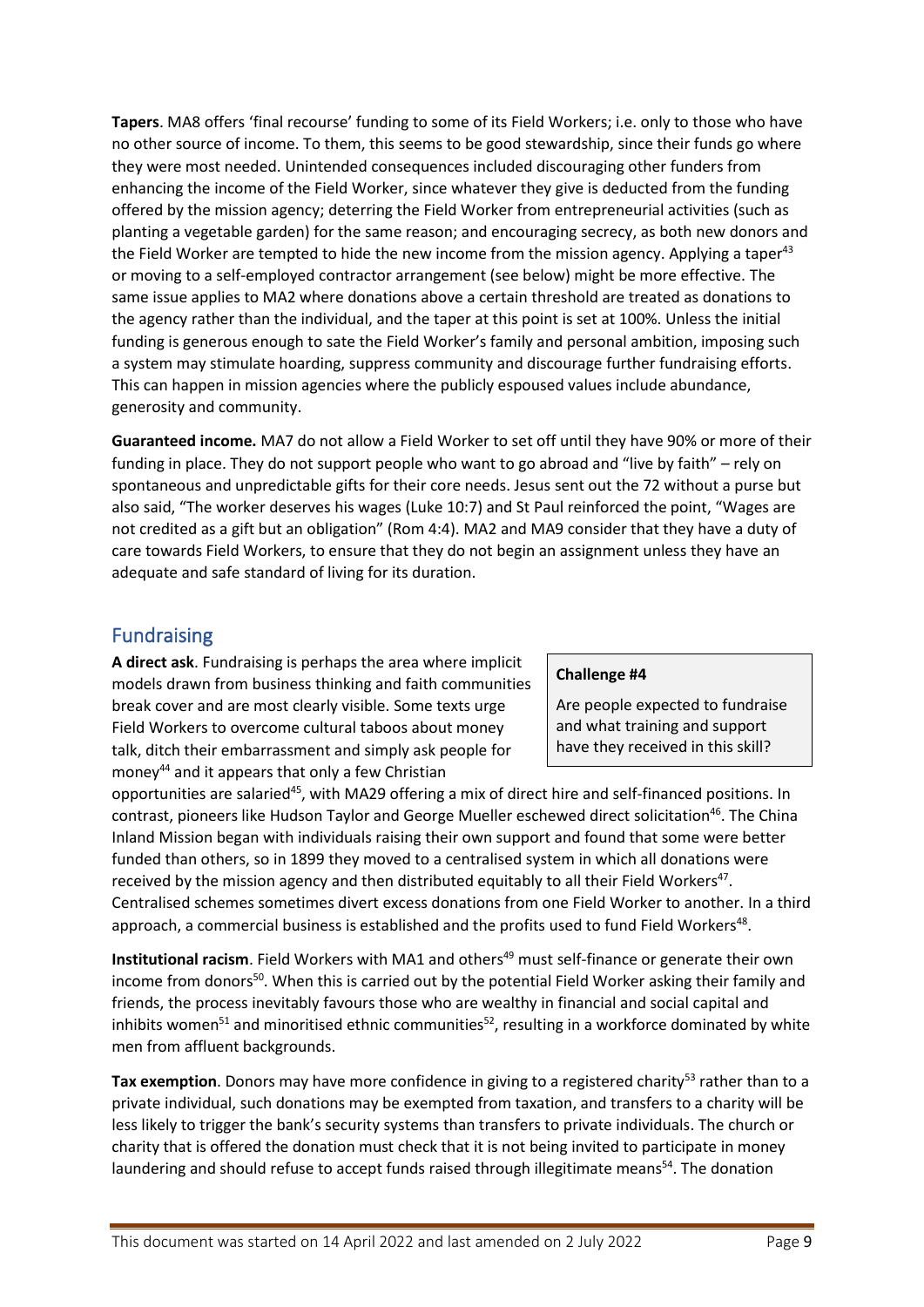must be applied for charitable purposes<sup>55</sup> and the donor organisation must be satisfied that this has been done<sup>56</sup>. In the UK, the tax exemption system is called Gift Aid and the United States also has arrangements in place<sup>57</sup>. The mission agency may insist that a Field Worker raises a specific sum from family and friends that is donated to the mission agency as unrestricted<sup>58</sup> funds, and which therefore may end up being used for a different purpose instead of being allocated to that individual Field Worker. Unrestricted funds may be designated by the Trustees<sup>59</sup> for use by a particular Field Worker and still qualify for Gift Aid. Donations that are given to the mission agency with the instruction that they are received by the Field Worker who is a relative of the donor do not qualify for tax exemption<sup>60</sup>. The situation is similar In the USA where the mission agency can only obtain tax exemption on unrestricted funds<sup>61</sup>.

**Fundraising skills**. Secular professional fundraisers develop their skills through working for medium sized and large charities, but one wonders if such skills are taught at missionary training colleges<sup>62</sup> or written into role descriptions for Field Workers<sup>63</sup> - and whether these practices have been informed by official regulations<sup>64</sup>. Some teams<sup>65</sup> have performance managed their Field Workers in relation to their process efforts on fundraising (writing letters, asking, sending thankyou notes and so on) rather than on the outcome indicator of income derived from donors, since they can control the process but not the outcome. Once it becomes a team effort, then the work can be divided up and allocated to those with appropriate skills, so one can write, another give talks, and a third trawl databases or write grant applications. Larger teams will have a less bumpy ride than smaller ones<sup>66</sup>, but also feel less strongly identified with one another, just as employees of international retailers feel less passion for the business than those working for a family-owned firm.

**Fundraising relationships**. Business thinking treats fundraising as a sales and marketing task with a clear outcome indicator – the total sum raised. Relationship building and storytelling are strategies employed because they impact the bottom line. Others, such as MA35, take an alternative perspective that focuses on genuine love and mutual friendship between donor and recipient<sup>67</sup>. The money then becomes one small feature of the friendship between the Field Worker and donors, just as it can be in healthy families.

Who does the fundraising. MA3<sup>68</sup> and MA10 take on the entire responsibility for fundraising for their Field Workers, freeing them from this burden and releasing them to devote their time to their ministry. In contrast, MA7 will fundraise for capital projects related to activities that a Field Worker is doing, but the responsibility for raising funds for their living costs falls to the Field Worker themselves. MA8 expect Field Workers serving for up to two years to be self-funding but take a more active role in financing Field Workers who serve more than four years<sup>69</sup>. MA27 has a large group of supporters who lend a hand with fundraising from time to time alongside prayer and other supportive actions.

**Send or Go**. While many churches elsewhere use the language of sending with its emphasis on the impetus of the congregation, responsibility for fundraising sometimes falls to the Field Worker to drum up their own support, as if they were going rather than being sent. Adopting a stronger approach to sending would position the responsibility for fundraising with the church rather than the person<sup>70</sup>. So, for example, MA9 expect the sending church to establish a support group for the Field Worker, agree to give a specific sum regularly for a specific time period and appoint a member of the support group as fundraising lead. A support group or subcommittee may do the bulk of this sort of work but need to keep in mind that financial responsibility lies with the trustees of the donor church<sup>71</sup>, who need to take reasonable<sup>72</sup> steps to comply with the law.

**Fundraising for what?** Some Field Workers find it easier to ask for funds to meet the needs of others rather than themselves. In one example, the asks covered education, subsistence and healthcare for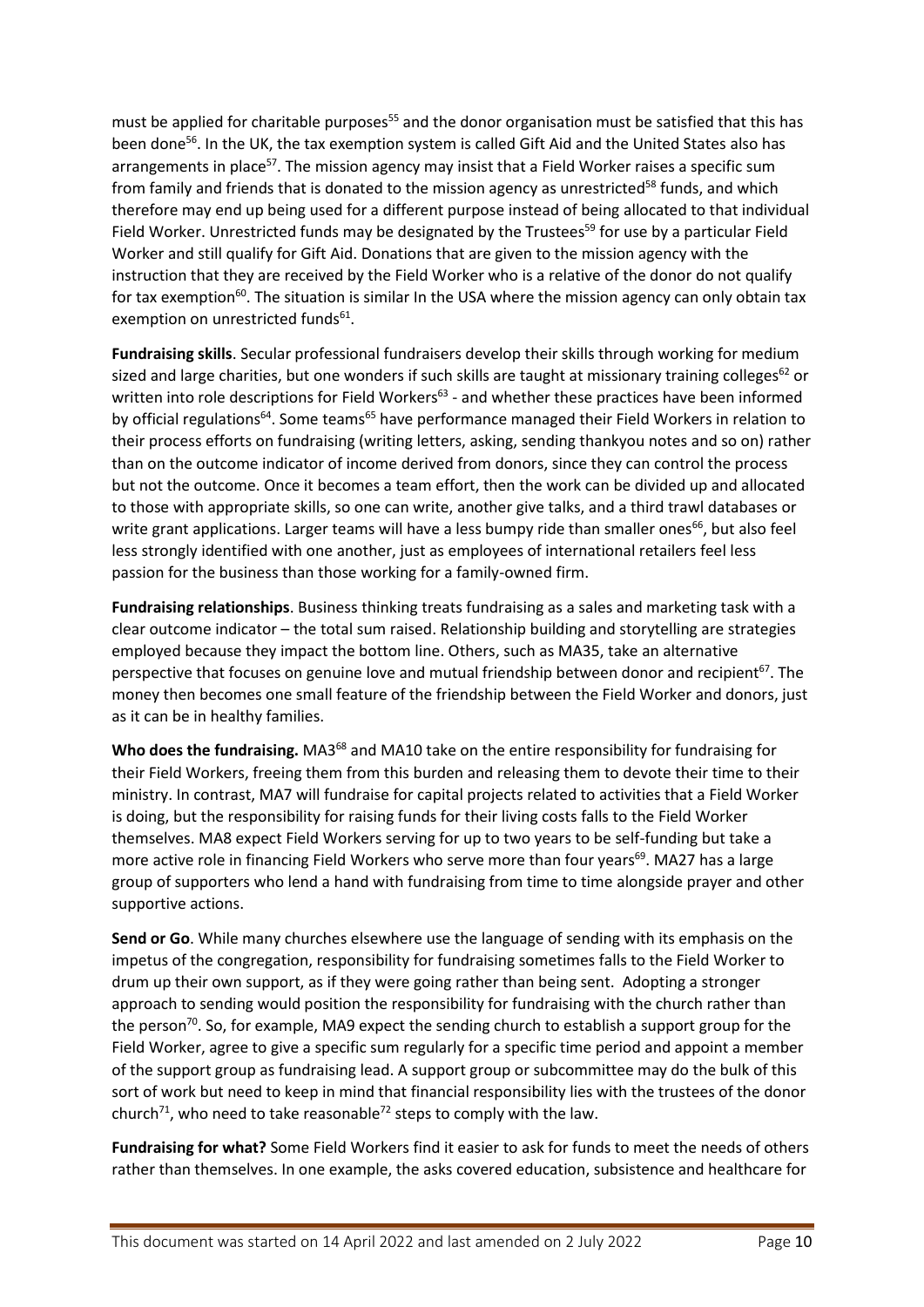orphaned and disabled children, but never their own needs, so they endured periods of time when they lacked inoculations and a reliable vehicle and domestic electricity supply. Feelings of shame or excessive independence can prevent Field Workers telling potential and current donors anything about their real circumstances.

### <span id="page-10-0"></span>Delivery, evaluation and appraisal

**Policies.** Field Workers engaged by MA1 sign an agreement with the mission agency outlining Code of Conduct, Policies, responsibilities of both parties and a defined term and timeframe for renewal or conclusion. These elements provide guidelines to ensure that the Field Worker remains on track as well as a benchmark for appraisal should their conduct or capability be in question. MA23 suggest that using the same policies for both staff and volunteers is likely to reinforce the view of UK employment and taxation experts that the so-called volunteer is in fact a disguised employee<sup>73</sup>.

**Job description.** The job description and person specification set out the capabilities and tasks required of the Field Worker. They help everyone to hold a shared understanding of the task. Inability to deliver the outputs required is identified through comparing the job description with appraisal findings, leading to use of the Capabilities policy, the offer of mentoring, training, support and role adjustment, but ultimately, to dismissal if improvements are not achieved. Obtaining clarity is more difficult for Field Workers who spend a significant proportion of their time learning the language at the beginning, and whose role is expected to evolve in response to local need.

**Selection.** MA1 gains reassurance that funds are being used well by confining their support for Field Workers to people who hold a recognised and relevant qualification and are formally selected for support by the local church.

**Productivity.** Managerialists think that everything can be counted so they devise key performance indicators that stand proxy for the wider productivity of the worker. By counting keystrokes in call centres, managers can rank their workers and decide who to promote and who to dismiss. This approach is challenging as suitable measures are elusive, people lie to gain advantage and the organisation bends towards the target rather than the original purpose. Interpreting performance indicators across cultures will be influenced by assumptions regarding corruption.

**Personal conduct.** The Field Worker carries a responsibility for upholding the reputation of the donor, the mission agency and the host organisation in the impact country. SC02 direct its members not to carry out fundraising or offer financial support to Field Workers without the knowledge and support of church leaders.

**Skills.** Traditional managerialist approaches are based on the assumption that the manager has more experience than their subordinate, had probably done their job and can direct the person in how to do it well. The advent of the information economy has consigned that approach to history, so young, junior staff are often more knowledgeable regarding online technology than their managers; multidisciplinary project-based task and finish groups make boundary spanning the norm; selfmanaged work teams do away with most of the hierarchy and the global pandemic has sent workers home from the office to work in the absence of 'line of sight supervision from their boss. A different approach is needed in the modern workplace at home and for overseas Field Workers too.

**Supervision.** Regular supervision sessions with the line manager are a routine feature of many Western professional groups and public services. MA30 distinguish traditional authority-based approaches with a more relationship-based accountability that I have tried to capture as Table 2. This is built on a belief that stewarding resources is about cherishing the whole life of the Field Worker rather than narrowly concentrating on their work outputs<sup>74</sup> as well as an underpinning belief that Field Workers are more likely to be hard workers than lazy and so will need encouraging to rest sometimes rather than urging to get out of the armchair.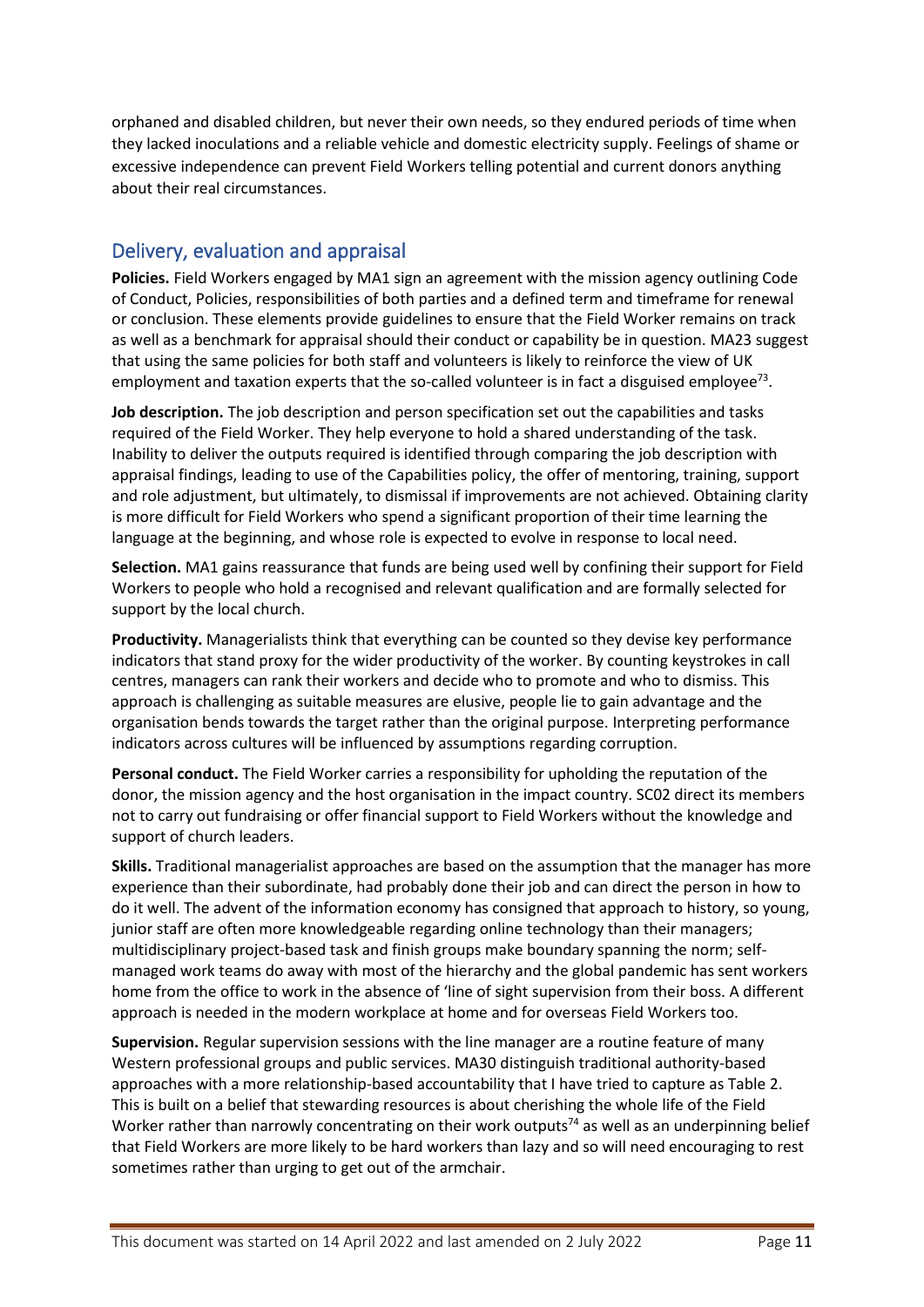*Table 2: Different kinds of supervision*

| The authority-based supervisor emphasises                                                                 | The relationship-based accountable person<br>emphasises                                                                                                                                                |
|-----------------------------------------------------------------------------------------------------------|--------------------------------------------------------------------------------------------------------------------------------------------------------------------------------------------------------|
| How have you advanced our organisation's<br>mission?                                                      | Where and how can you see the Kingdom of<br>God advancing?<br>What part do you play in that?                                                                                                           |
| Have you done what I told you to do last<br>time?                                                         | What have you been doing recently?<br>How does it match with your calling?<br>Have you been responding to human needs<br>or the call of God?<br>Have been busy with a good thing or the<br>best thing? |
| What do you need my permission for?                                                                       | How can I help you fulfil your calling?<br>Where are you stuck?<br>How can we pray or work together to<br>remove obstacles?                                                                            |
| Is there anything in your personal or home<br>life that has the potential to interfere with<br>your work? | How are the people you love?<br>When did you last go out on a date?                                                                                                                                    |
| Hierarchy and professional distance<br>Compliance<br>Staff can be replaced                                | We are dear friends<br>We relate through mutual honesty, trust<br>and vulnerability<br>We are humble yet brave and dare to speak<br>our truth in love.                                                 |

**Appraisal***.* MA8 takes responsibility for appraisals which include a conversation with the local line manager in the impact country. Where the impact country has something of an honour/shame culture, then it is more difficult to obtain nuanced reports and the Field Worker may be described as wonderful until they need to be summarily dismissed. The appraisal process is also weakened when the line manager in the impact country is faced with a choice between a free pair of semi-competent hands or no help at all, and so they may sensibly choose to retain the person rather than lose the help.

MA7 would expect that the funding church would be able to seek feedback from the line manager in the impact country, in the same way that a line manager may report exceptional news about the person they supervise to their own manager. MA33 invites the public to post online<sup>75</sup> their reviews of its activities. Field Workers who network with donors through multiple pathways and relationships are in a stronger position than those who rely on a single line of connection, since the welfare of the former can be triangulated through several independent feedback mechanisms.

**Dismissal**. The UK Government defines a volunteer as someone who will not be dismissed if they fail to deliver<sup>76</sup>. MA26 note<sup>77</sup> that "We are legally required to follow Charity Commission and banking rules, and therefore we reserve the right to give instant notice of our withdrawal of support. Recognising that most problems are errors of judgement, we use a nine-month process that includes a verbal warning, a written warning and eventual suspension."

#### **Challenge #5**

Do we expect the Field Worker to deliver agreed tasks, or is the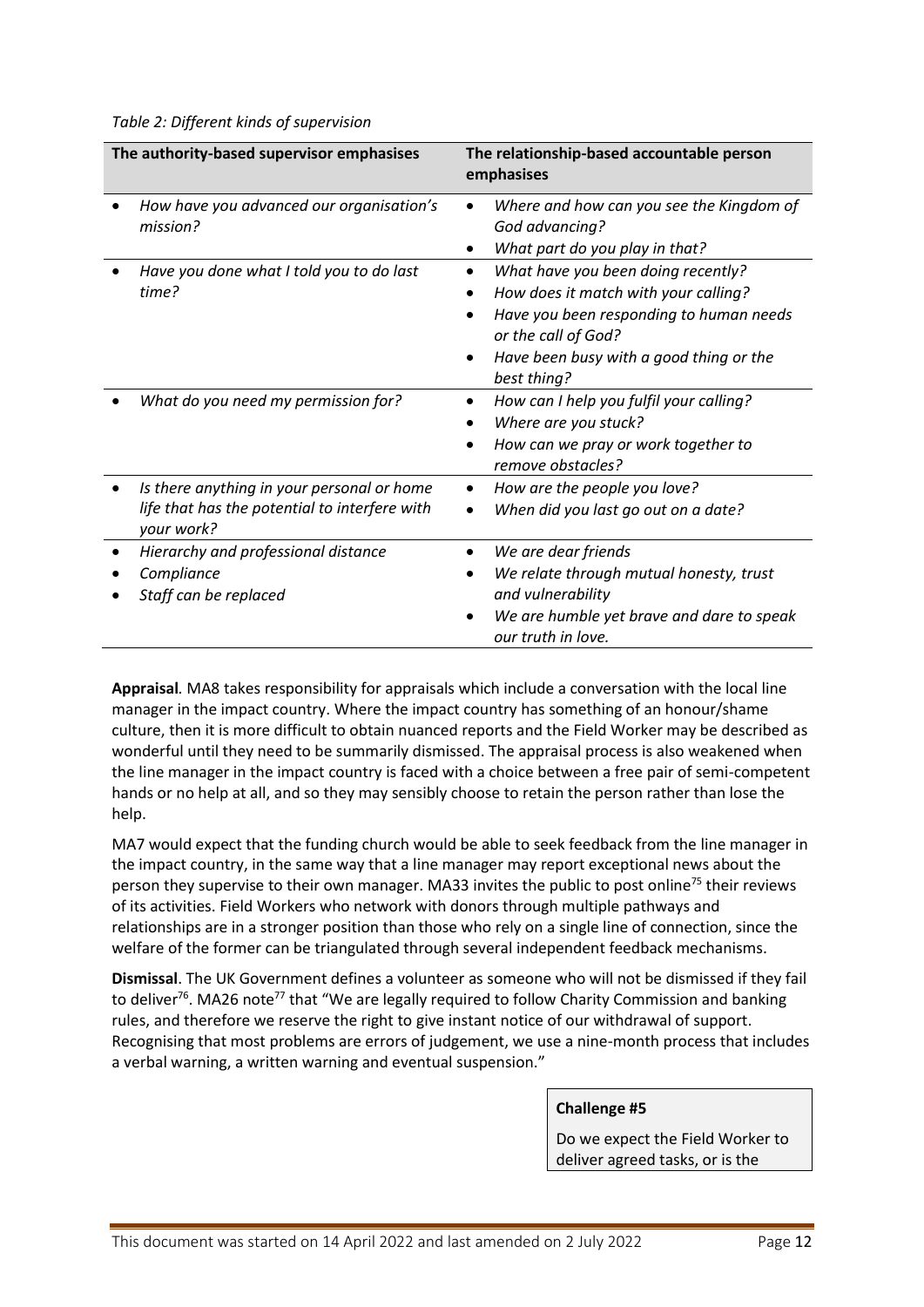**Performance-related pay**. Only some secular employment sectors operate a piecework or bonus scheme for exceptional delivery, with the corresponding wage reduction relationship based entirely on trust?

for poor performance, and these schemes often create conflict and mission drift as well as eroding commitment. In general, the church does not use these mechanisms for staff, interns or Field Workers, preferring to use appraisal, supervision and appreciative approaches to develop and recognise exceptional work, while using capability and dismissal mechanisms to address poor performance.

# <span id="page-12-0"></span>Five options

Mission agencies vary on almost every conceivable dimension (size, location, history, practices) so it is unsurprising that there are variations in the financial relationship with their Field Workers. Although payments can be made in a variety of ways, there are essentially five different approaches that may be used singly or in combination, as shown in the diagram.

The following sections will discuss each of these five options in turn, but before launching into the detail, it is worth noticing that the individual Field Worker or mission agency may operate a hybrid that blends several of the ideas found across these models into a single role, or maybe blend two or more roles, with each one drawn from a different category, as when a citizen works for an employer on Monday to Friday and then volunteers at the weekend<sup>78</sup>. The Field Worker will also have their own private view of their status too. This can vary from believing that one is employed by God the Provider, through to considering that each and every individual who makes a donation through whatever means is effectively sending the Field Worker on their behalf<sup>79</sup>.

# <span id="page-12-1"></span>Volunteer

Good practice in UK volunteering requires the volunteer-engaging organisation to offer a role description so that the person understands the duties that they are expected to fulfil<sup>80</sup> and to reimburse properly receipted expenses. Any payment beyond precise reimbursement of expenses may be seen as establishing a verbal contract of employment with its attendant legal rights and obligations<sup>81</sup>. The volunteer has a formal role<sup>82</sup> that may initially look like employment but has distinct differences. MA37 has established a Memorandum of Understanding between all the stakeholders (the Field Worker, the Mission Agency, the donor churches and individuals, and the organisational host in the impact country) so that everyone is clear who will do what.

In the UK, agreement has been reached between the volunteer sector and industry that salaried roles should not be undertaken by volunteers<sup>83</sup>. While it is often difficult to determine in practice, there are clearly circumstances that amount to exploitation.

Some mission agencies engage people as volunteers<sup>84</sup>. The volunteer may be self-financing or the mission agency may act as a conduit for donations to individuals $^{85}$ , dividing the transaction into three $^{86}$ phases, so that the donor sends money to the mission agency and then the mission agency may charge a fee

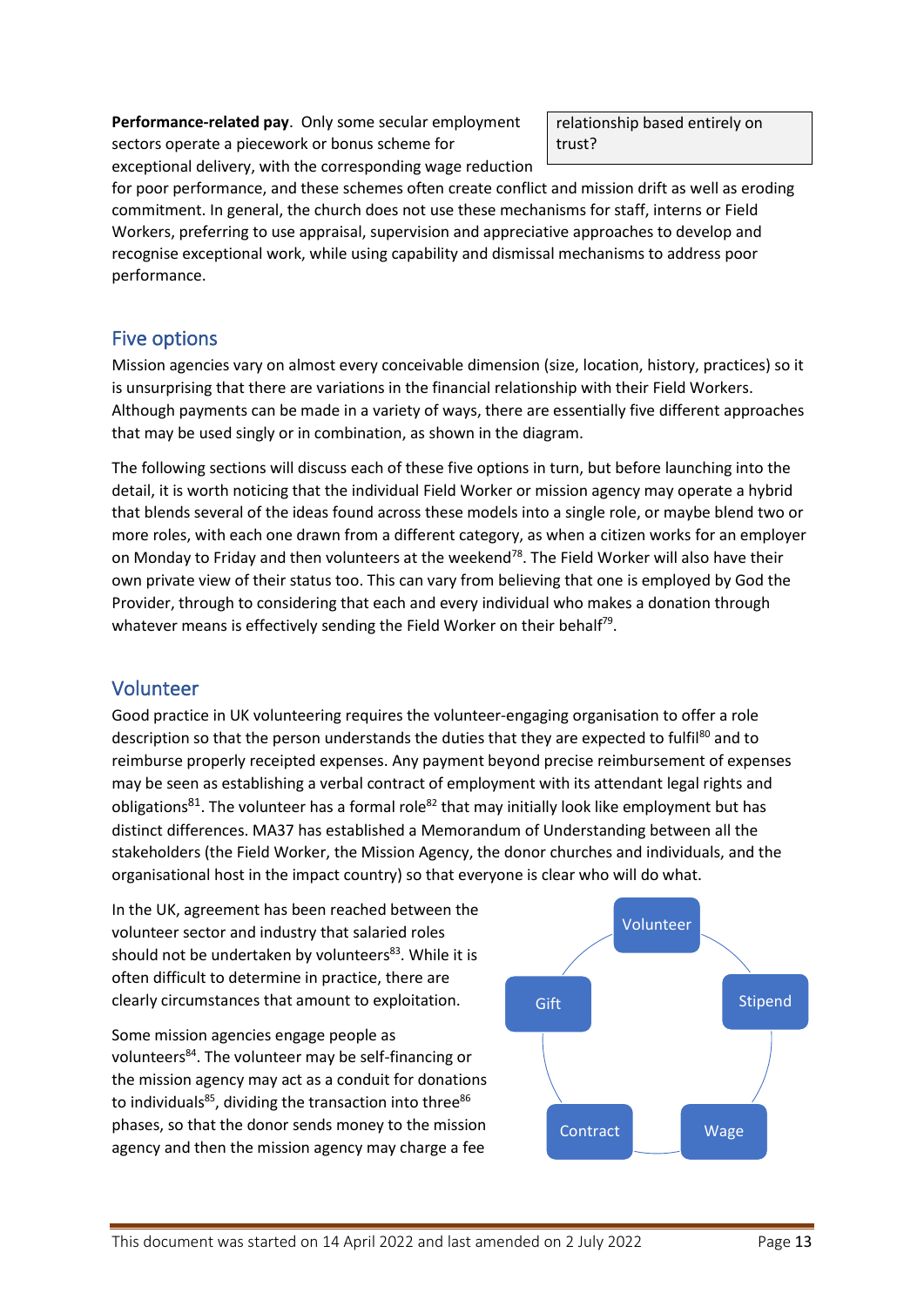or levy<sup>87</sup> for handling the transaction and providing other services before passing the balance on to the volunteer<sup>88</sup>.

Where the mission agency asserts that their people are unpaid our gaze shifts to the direct relationship between the donor and recipient (unless the Field Worker is self-funding), so all the following options may become explicit or assumed aspects of the transaction. Another route to the same outcome occurs when a donor prefers to remain anonymous

#### **Challenge #6**

Does your donation help the mission agency with its costs as well as the Field Worker?

and so turns down the opportunity to build a relationship with the Field Worker. In this latter case, the mechanism of accountability forks into two. Firstly, it is realigned towards the general public since the donor may continue to track the reputation of the Field Worker or their agency and so judge whether to give again. The Field Worker's task in shaping their own reputation is complicated when they work in a dangerous environment and so must simultaneously advertise their activities and suppress these news reports<sup>89</sup>. Secondly, the Field Worker may seek out and form a voluntary relationship in which they make themselves accountable on a personal rather than financial basis.

MA22 offers an optional role to the spouses of Field Workers which is called an Accompanying Volunteer<sup>90</sup>, drawing our attention to households as well as individuals.

### <span id="page-13-0"></span>Voluntary Worker

The UK Government has used the title 'voluntary worker' to mean a particular category of employee, so this option is not listed as a separate, sixth category in the diagram above. All the obligations that apply to employers and employees apply to these voluntary workers, save the need to comply with the Minimum Wage Act 1998. Anyone classed as a voluntary worker under these regulations must not receive any payment for their work. If they receive any payment in cash or kind beyond exact receipted reimbursement of essential expenses, this indicates that they are not in fact voluntary workers and the National Minimum Wage provisions apply<sup>91</sup>, along with the potential for legal action against the employer if it is not paid.

They may receive essential training that is necessary to equip them to carry out their job. For example, providing or funding training to help the Field Worker prepare to retire from the role would be counted as non-essential training and therefore constitute a payment in kind. Similarly, a sum given towards the general cost of living bears the risk that it may occasionally amount to more than the actual costs incurred in a particular period and therefore the whole sum would be regarded as a payment, disqualifying the recipient from the status of voluntary worker under this legislation.

While some individuals may take on charitable work in the UK or overseas completely at their own expense, most Field Workers who are engaged with mission agencies require funding. Many mission agencies call this an allowance rather than a wage, but the voluntary worker regulations do not acknowledge this distinction and treat any consideration as payment for work done.

Sustaining this status also depends on demonstrating that there is no relationship between donor and employer, that they are not de facto one and the same. When donors ask for reports, hold the Field Worker to account and commit to regular payments<sup>92</sup> in response to consistent effort, they are behaving more like an employer. This has the perhaps unwanted effect of relegating the mission agency to mere broker and emboldens those who would argue that the Field Worker is actually being employed by the sending church, not the mission agency, and should not be classed as a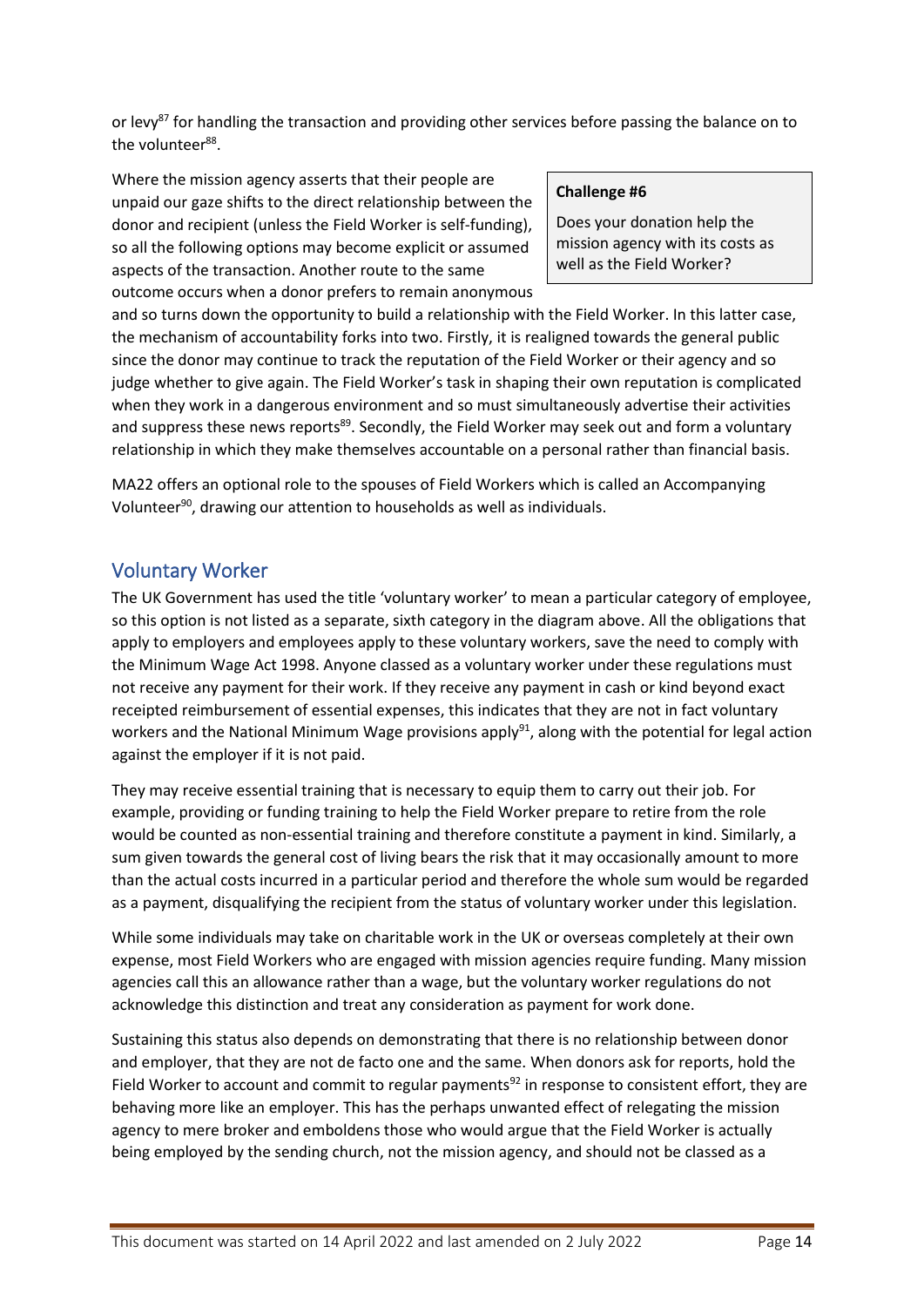voluntary worker but rather paid at least the National Minimum Wage or National Living Wage, according to age.

Donors also start to look like employers when they all belong to the same congregation, even if they are giving privately. Geographical and organisational distance affects this too, so a voluntary worker who served in a particular congregation and was supported by gifts that all came from the same congregation would be more likely to be perceived as being employed by them, while a Field Worker who served overseas and was funded by several different churches and individuals in different denominations would have a stronger case to be viewed as a voluntary worker.

MA6 deploys these provisions to designate its Field Workers and headquarters staff voluntary workers and pays them nothing whatsover in cash or kind $93$ . This may be treated in practice as a poorly understood status<sup>94</sup> in the eyes of tax and employment officials, making it an unreliable designation.

### <span id="page-14-0"></span>**Gift**

**Luxury not subsistence**. Both the church as a whole and individual members may wish to make a gift to the person from time to time in response to need, a gesture of love or an endorsement of the Field Worker's calling<sup>95</sup> and such gifts may fall within formal due diligence checks <sup>96</sup>. In industrialised countries, the wage paid to a fulltime employee is expected to be sufficient to live on (see the section on wages below), so the fulltime worker should not need to depend upon the receipt of gifts to survive.

### **Challenge #7**

Under what circumstances should the church offer funding from its income as an organisation rather than invite individual members to give privately and directly? Or vice versa?

**Who benefits?** Sometimes a particularly generous gift, or a cluster of gifts received from a group, can give one Field Worker a distinct advantage over others in the mission organisation or in the impact country. MA2 have set a threshold, above which this extra income is considered to be a gift to the mission agency rather than to the individual<sup>97</sup>. This arrangement is mirrored in the policies of UK public sector agencies where concerns about bribery and fairness have meant that small gifts may be received by teachers, health professionals and others but larger gifts go to the organisation, all gifts are recorded<sup>98</sup> and mechanisms are set in place to ensure that donors do not receive preferential treatment.

**Spent as intended.** Donor churches, individual Christians, auditors and the charity regulator may ask for evidence to show that funds have been applied to their intended purpose. For example, if funds were assigned to purchase a car, they may ask to see a receipt confirming the purchase. Receipts also free the Field Worker from allegations of misappropriation of funds. An employee or contractor may be required to sign that they have received payment, but nobody asks how they have spent funds assigned for living costs. MA9 apply this approach to their Field Workers who are not asked to give account of how they have spent their allowance<sup>99</sup>. The situation with so-called freewill gifts can be ambiguous, as any teenager who has received a birthday gift of money from an elderly relative "for you to buy a book" has discovered.

A common solution to the need to ensure that funds are spent as intended is to supply the item directly rather than provide the funds for its purchase. This can help with cashflow, as the Field Worker is sent a plane ticket (for example) rather than flying and then submitting a claim for reimbursement, and it reduces the sums appearing in the Field Workers bank account which may in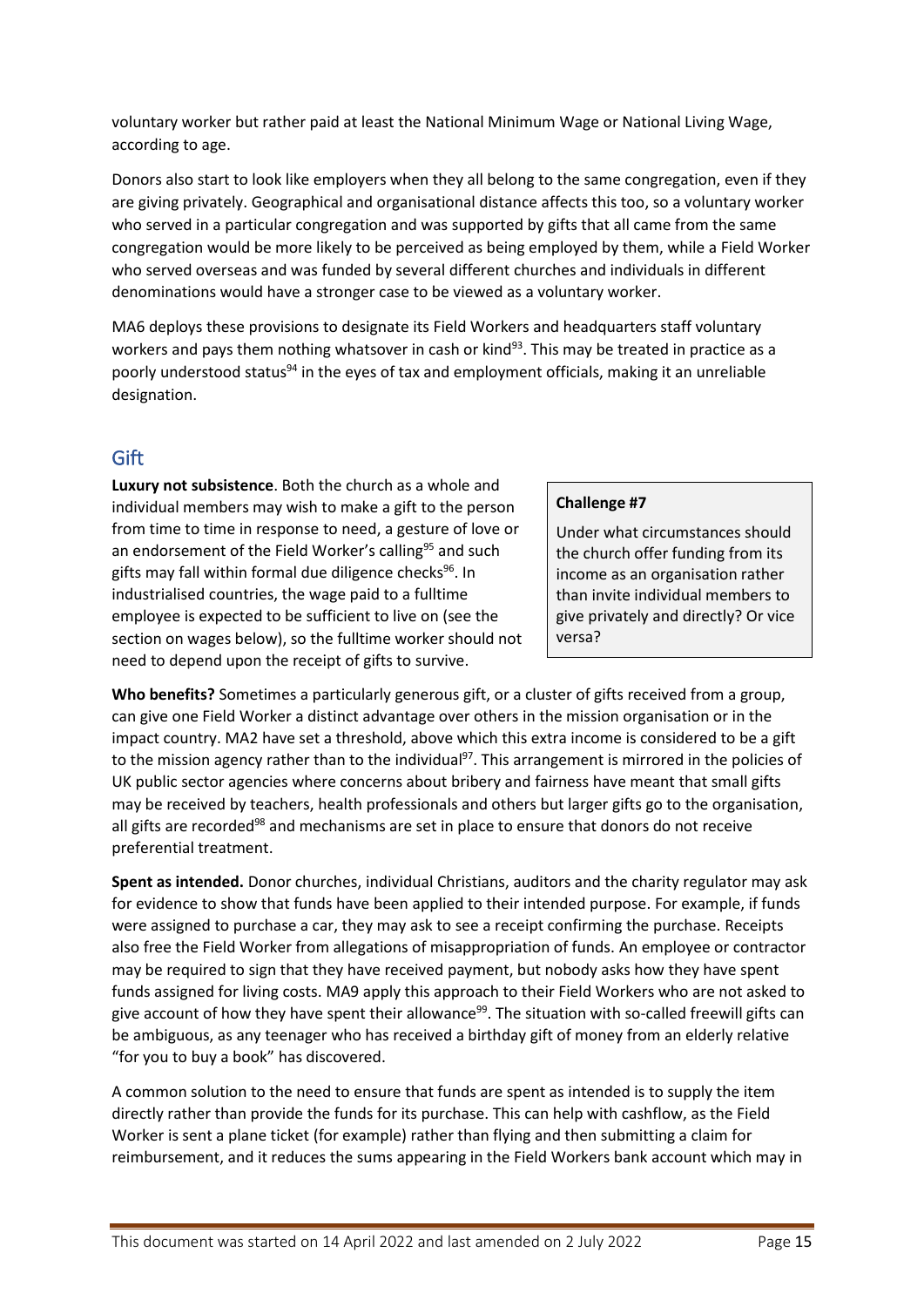turn simplify tax returns and reduce the amount of tax due. However, it has the perhaps unwanted consequence of infantalising the Field Worker.

**No guarantees**. Gifts are freewill offerings that do not make any claims on the recipient in terms of future behaviour or productivity. The church is not obliged to offer a gift, and the person is not obliged to do anything in particular in exchange. Donors often like to receive reports or other feedback from recipients, but individuals have no grounds for grievance if nothing is received – it was a gift. Expectations need to be managed so that recipients do not anticipate a repeat unless this has been promised. A gift is discretionary, may never be repeated and is not made in exchange for anything, but is still subject to UK tax rules<sup>100</sup>.

**Single event.** The pure notion of gift is a single event that may never be repeated. In contrast, MA34 will ask donor churches to commit to regular giving for a three-year period. This is intended to create some financial stability for the Field Worker but moves away from freewill gift towards obligation and starts to look more and more like a contract of employment.

**Routed through a charity.** Some gifts to registered charities in the UK, Australia and perhaps elsewhere can be exempted from tax, so, for example, the UK Government adds 25% of the value of eligible donations to the charity through their Gift Aid system. This incentivises mission agencies to encourage all gifts and donations of whatever kind and value to be routed through them.

**Remote**. There is a further benefit to routing gifts through a charity. A wage might be pictured as a symmetrical relationship in which the employer and employee face each other and then the employee hands the employer their labour and in exchange, the employer hands the employee their wage. Employment lawyers and tax officials may consider this transaction as a wage. It only becomes a gift when there is considerable distance between the two parties – they are engaged in different organisations, when there is no connection between the effort of the Field Worker and the provision of the gift, when they are geographically distant from one another.

**Taxable**. The HMRC collects taxes on behalf of the UK Government and may have a view about the total value of gifts that may be received over a year before they start affecting the tax charged to the Field Worker<sup>101</sup>. From the donor's side, the UK Charity Commission will require registered charities, such as churches, to publish accounts showing what has happened to the money which they have handled, effectively capping the total sum that can be given as a gift.

**Donor ego**. Finding donors willing to buy a bag of rice is easier than finding donors willing to employ the school chef to cook it. This is not just a matter of the sums needed, but rather to do with the warm feeling generated in the donor's heart when they have paid for something tangible – a new jeep rather than repairs and fuel, a twinned toilet rather than teaching on handwashing. When donors genuinely listen to what local people need, they are willing to give what is needed. The challenge digs even deeper when there are local people with the skills who simply need a funder to enable them to do the thing fulltime, but donors in the West think that the best thing is to send a Field Worker. While the West talks of partnership and say that simply sending money is patronising, these actions show that they assume that they are the only competent people. Perhaps part of the answer is to send money that can be used to employ staff, and then send visitors to listen and learn about the initiatives of the local people. Such solutions may reduce the number of Field Workers as the affluent West commits to support indigenous leaders financially.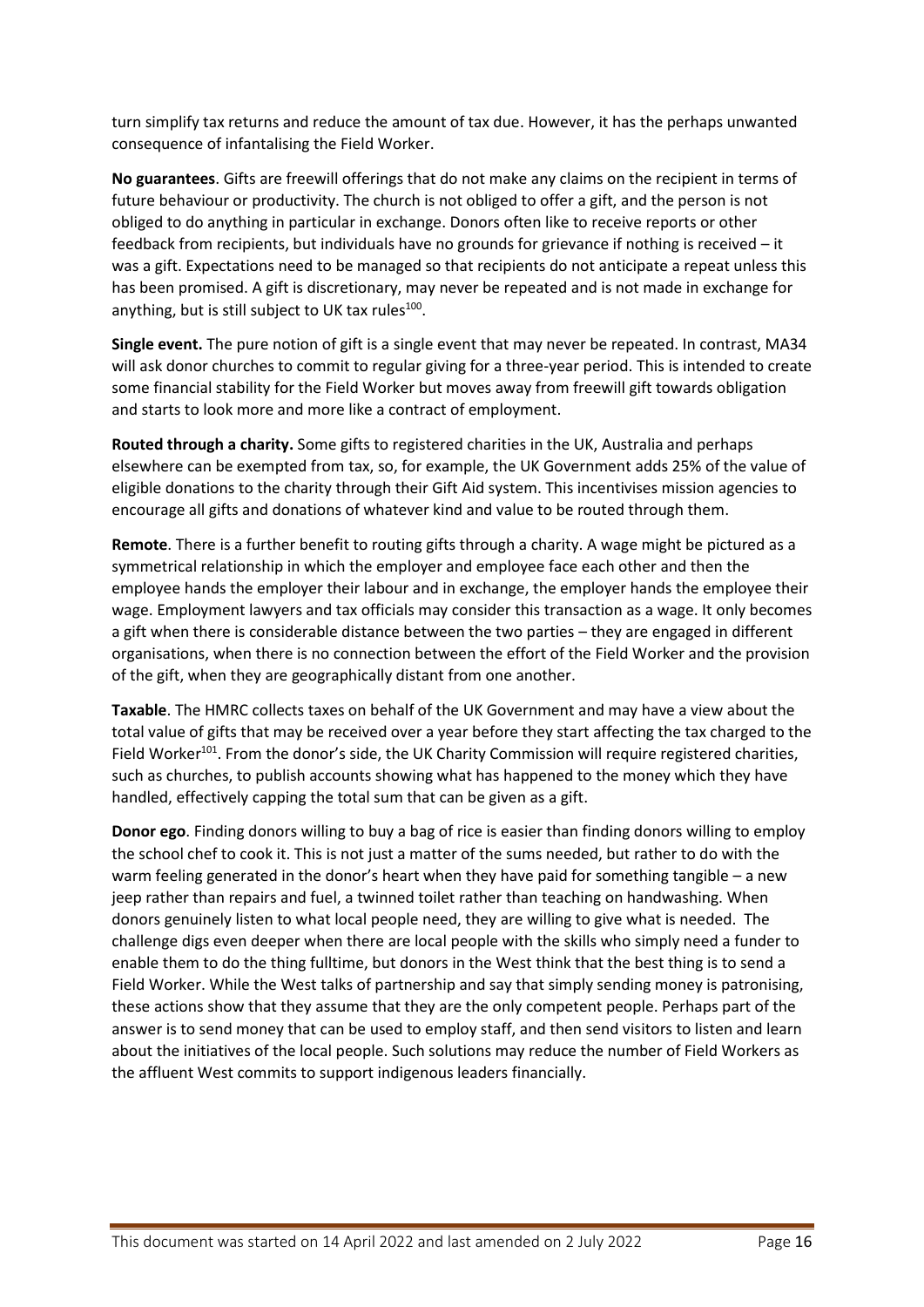# <span id="page-16-0"></span>Stipend

Clergy receive a stipend, intended to free them from the burden of poverty, work and the worry of finding alternative sources of income, and this is the approach taken by MA3<sup>102</sup> for its employed Field Workers. MA10 hint at a similar arrangement where both Field Workers and all staff in the support offices are fully funded, so that Field Workers can focus on their mission and ministry $103$ .

In the 1990s, SC1 offered a fixed rate for single Field Workers, which was doubled for families and halved for

#### **Challenge #8**

Are Field Workers consumed with worry about their precarious financial state? Do they spend hours managing scarce funds when receiving just a bit more would free their time and attention for other activities?

short termers. The amount may be set by reference to average earnings, but calculations may neglect the benefits of being a UK citizen, such as free healthcare and education. It may quickly become inadequate if high levels of inflation hit the donor country or impact country. It may be insufficient for recipients who have additional needs in relation to diet, disability, healthcare or family, or it may grant the recipient conspicuous wealth in the donor country, impeding the message that Christ came to live amongst the poor. It is absurd for the Field Worker to act poor as it is impossible to eliminate all the differences in circumstances between the Field Worker and the people they live amongst, but the gap can be narrowed rather than widened. Wealth brings responsibility, such as offering employment to local people and taking note of how reception rooms are furnished in comparison to neighbours'.

An adjustment may be made by suggesting that the stipend is no more than a partial contribution towards living costs and therefore requires the recipient to seek out part-time work or donations from elsewhere to top up the stipend. If other sources of income or part-time work are difficult to find, then these arrangements can be thwarted as the recipient then spends more time, energy and worry on trying to assemble a total funding package that is sufficient and not overly burdensome. Worried Field Workers will be less productive.

Field Workers who receive a stipend or wage will be less preoccupied with money than their colleagues who are obliged to spend time and emotional effort on fundraising.

# <span id="page-16-1"></span>Self-employed contractor

The Field Worker is given some money in exchange for delivering a specific task or output and is designated as a self-employed contractor, just like a contract plumber. The contractor will have multiple contracts that in turn deliver multiple sources of income. Payments on a contractor basis have a clear start, defined outputs, progress monitoring mechanism and clear end. Continuation may not be assumed. For Field Workers who serve in the UK but who are not formally employed, registering as self-employed is the safest option<sup>104</sup>, and MA40 indicated that it was also appealing since it lowers the tax bill<sup>105</sup>.

**Multiple bosses**. When a worker generates income by working directly for a number of different organisations they are classed as a self-employed contractor<sup>106</sup>. Each funder will set out the outputs and timetable they require in exchange for their funds. This may lead to each funder demanding their own monitoring and appraisal systems, creating a disproportionate burden that disrupts performance. In this situation, the focus shifts away from overall productivity, professional development and work/life balance towards a school homework approach, where demands from those in charge compete and sometimes fall all together at the same time.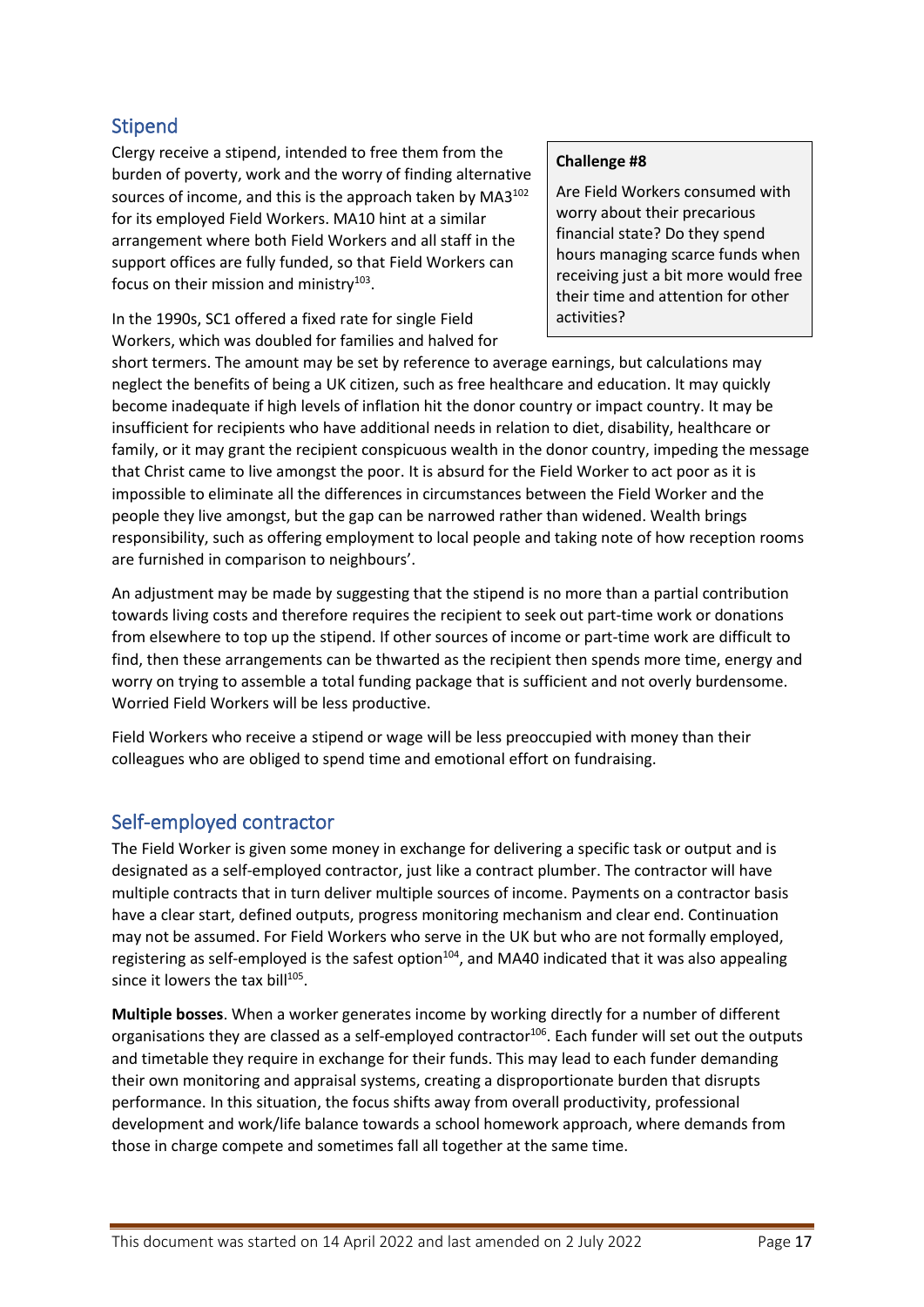From an alternative viewpoint, the mutuality of relationship between the funder and the Field Worker can create opportunities for the Field Worker to offer pastoral support to the funder, a role reversal which seems unlikely when too much emphasis is placed on the idea that the funder is like a  $boss<sup>107</sup>$ .

**Freedom to walk away**. The self-employed contractor has an easier time leaving one of several jobs job than their fulltime employed counterpart. A single contract represents only a fraction of their work, so if they dislike this funder's principles or practices, they can end the arrangement, reject offers of repeat business and take their skills elsewhere.

In secular employment (both for self-employed contractors and employees), there are some limits to these freedoms set out in a non-solicitation agreement. This means that anyone who leaves a business must not approach the customers or employees and draw them away – they can take their skills elsewhere but not their customers or colleagues. The non-solicitation agreement indicates that customers and colleagues belong to the company and the departing employee must not use their customer list or connections with work colleagues that they gained whilst working there to benefit a new employer and harm the old one. These requirements must be reasonable, sometimes include a time frame and may recognise where the employee has relationships formed outside the workplace or prior to working for this employer.

Field Workers strengthen the activities of the mission agency, bolster its reputation and in many cases contribute to central overheads through the levy they are charged. Without a non-solicitation agreement, if they develop a dislike for the theology or working practices of their mission agency, they can simply walk away, join another agency and carry their funders with them, to the cost of the agency they leave. This allows some Field Workers to escape abuse<sup>108</sup> and poor practice<sup>109</sup> but may permit others to avoid the challenges of accountability and teamwork<sup>110</sup> and might destabilise the mission agency they leave<sup>111</sup>. The Field Worker's situation is unlike that of their secular peers because they are commonly expected to find their funders prior to starting with the mission agency, may not be employed anyway and may not have been required to sign a non-solicitation agreement, but donors do carry an obligation towards the mission agency as well as the Field Worker.

**Look elsewhere for mentoring**. A few contractors gradually become skilled in estimating the work involved in each task and managing funder expectations. They are willingly held to account for the delivery of each contract, but look elsewhere for holistic mentoring, while resisting the efforts of those clients who want to view, manage and oversee their whole life whilst paying for only a part of it. The contractor must not assume that they will get repeat bookings and, despite their marketing efforts, will have feast and famine periods. Wise funders will look for ways to reduce the administrative burden on the contractor whilst acquiring the relevant assurances that their project is being given appropriate attention.

**Fulfilling some duties like an employer.** Some mission organisations take on some obligations towards the Field Worker. They collect income from churches, distribute it to Field Workers, set out policies and procedures and provide welfare services. The secular parallel in the UK is the role of the Personal Service Company (PSC) as described in the IR35 tax regulations. Recent changes in these regulations were designed to shut down arrangements where the PSC was disguising the real situation – that the contractor was, to all

#### **Challenge #9**

Is everyone clear about who does what in the four-way relationship between the Field Worker, the line manager in the impact country, the donor church and the mission agency?

intents and purposes, employed by the funder and was therefore entitled to protection as such.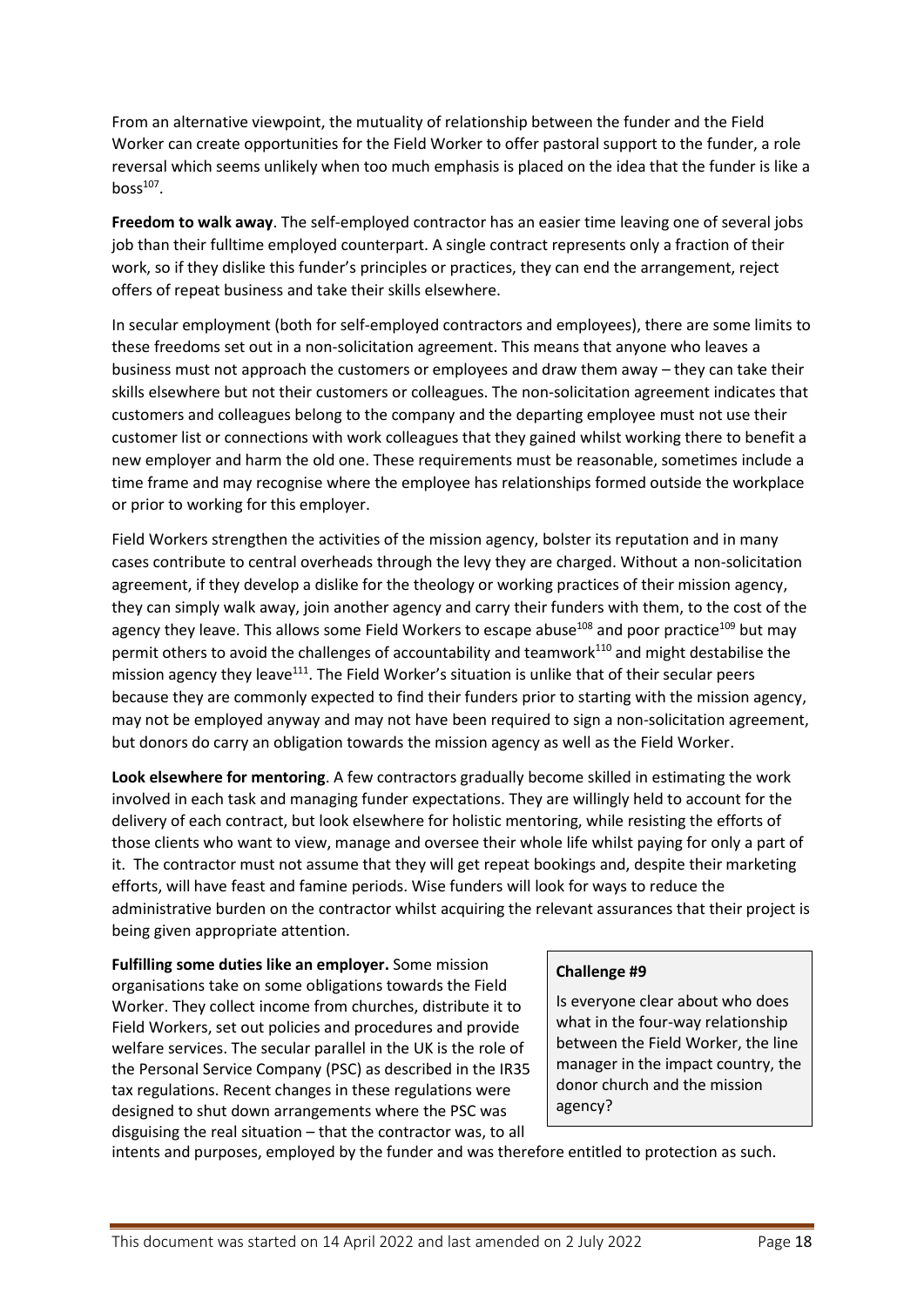In other arrangements, the mission agency takes on a carefully defined role in relation to these matters. For example, MA5 employs staff for its central office functions, while Field Workers are selfemployed, and the mission acts as their agents to collect donations which they apply to each Field Worker's agreed support budget after taking a levy. This enables them to provide a considerable range of care, advice, support and promotional services, including their role as recognised and authorised by HMRC of paying Class 2 or 3 National Insurance contributions on behalf of their overseas Field Workers<sup>112</sup>. Beyond these functions, MA5 is clear that responsibility for personal income-related tax affairs sits with the Field Worker themselves.

Meanwhile, at MA1*,* staff ensure that the obligatory tax and superannuation contributions are made on behalf of the Field Worker and provide reporting to the Tax Office for the Field Worker to complete their personal income tax returns. MA7 offers their Field Workers the option of selfemployment rather than straightforward employment and a small number take this up, taking on the associated obligations towards the tax office that otherwise sit with the employer (tax, insurance, pension contributions and so on).

MA34 has a two-step arrangement in place which turns out not to be self-employment. They aim for each Field Worker to be supported by 3-6 donor churches but then the mission agency employs the Field Worker.

**Split roles.** In some situations, and especially in countries where overt evangelism is prohibited, the mission agency may create a single package for the Field Worker out of two or more activities. In one example, the husband took on a fulltime secular role and offered his spare time to the local church. A line manager was identified at the (office hours) workplace and in the church, and all stakeholders were involved in drawing up an arrangement so that everyone understood who had claims on the Field Worker's time, who would oversee their work/life balance, occupational health and spiritual welfare, and who would send them home in the event of a health or security crisis. The in-country 'big boss' was identified so that a holistic approach could be taken when necessary, rather than everyone deferring to everyone else. This is another example of the Memorandum of Understanding (MoU) mentioned in the section above entitled 'Volunteer'.

A distinctive element to be addressed in using a MoU with self-employed persons concerns disclosures from one client to another. In conventional, secular self-employment, the contract arrangements with one client are not disclosed to the others with perhaps a few, limited exceptions. For example, a plumber may tell one customer that s/he may be temporarily elsewhere, but the details of the fee paid to fix the emergency remain confidential.

### <span id="page-18-0"></span>Wage

Churches and denominations employ staff, bringing them into a considerable legal framework with a contract of employment, payment of wages and worker rights. The church may employ pastoral, administrative or mission staff to work at its home building, and MA1 takes the view that we might expect Field Workers to enjoy similar benefits to their home-based colleagues.

#### **Challenge #10**

How do the financial arrangements for Field Workers compare with those of your home-based employees?

In UK law, a formal written contract does not need to exist for the Field Worker to be considered a de facto employee<sup>113</sup>. They may acquire this status and the corresponding obligations on the employer simply by establishing a verbal agreement that certain tasks will be carried out in exchange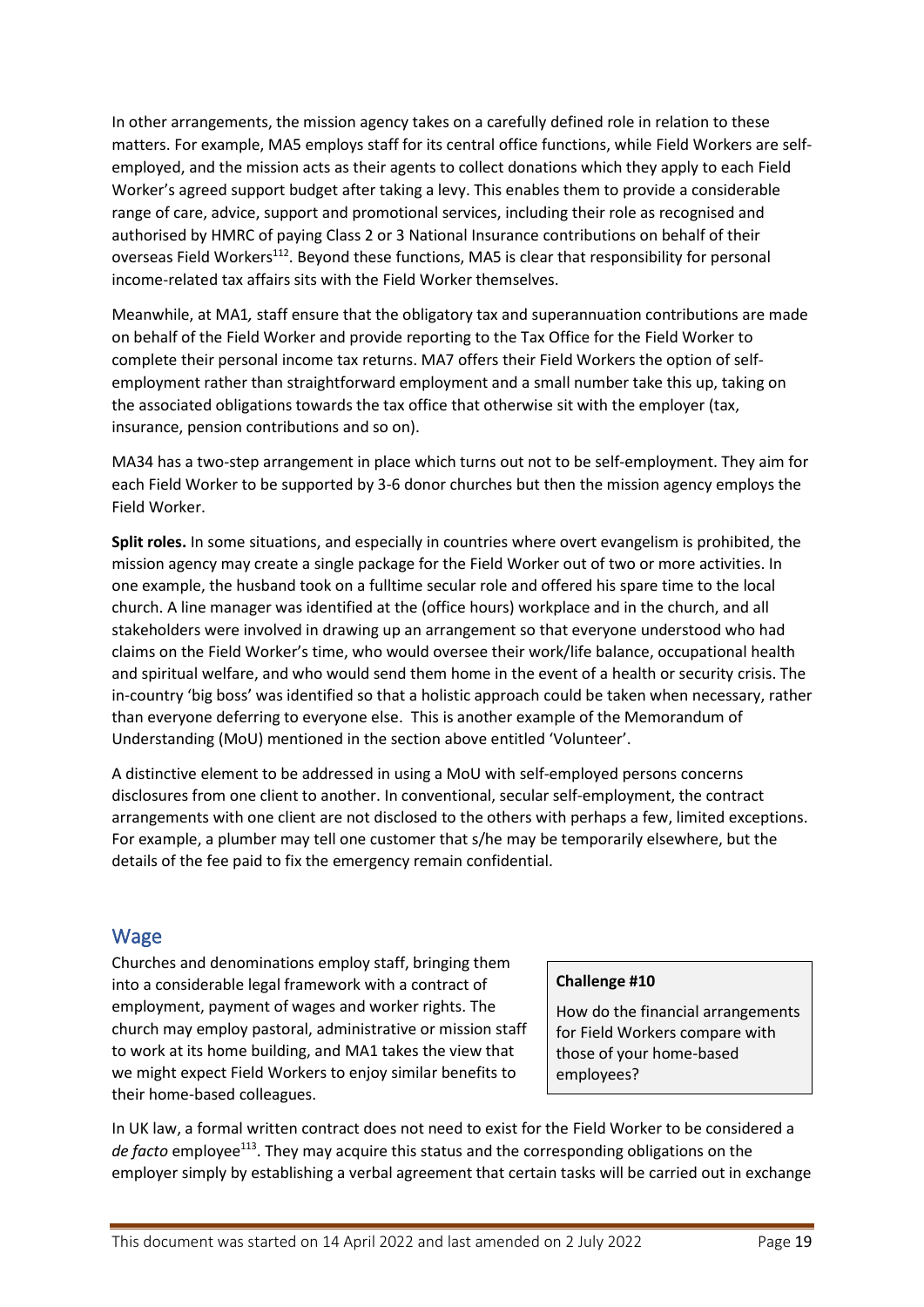for a consideration. Employment places obligations on both employee<sup>114</sup> and employer<sup>115</sup>. When the employee has a contract based in one country and works in another there are further complications, as both countries may tax the payments or compete to enforce their own regulations unless there is a tax agreement in place between the countries concerned.

 $MA3<sup>116</sup>$  and others<sup>117</sup> employ their Field Workers. Even where the impact country has very different employment law to the UK, these mission agencies hold to the UK approach wherever they can, as they believe that this provides the most ethical option $^{118}$ .

Other mission agencies take a different approach, creating some interesting tensions for people socialised into the workplace values of the developed West. It has been suggested that some mission agencies distinguish 'hiring' from 'calling' and suggest that hiring is inferior, but it is unclear how this argument impacts employment practices<sup>119</sup>. In a similar attempt to distance their arrangements from employment, others offer an 'allowance' rather than a wage, but it cannot be assumed that changing the name of the payment is an acceptable way of avoiding the creation of a contract of employment.

Take MA11 as an example. This agency runs a school where staff must hold full academic credentials and take up professional tasks and responsibilities. Allowances and entitlements are prorated if staff work less than fulltime, so it looks like an employment contract, but MA11 offer their Field Workers an allowance rather than a salary. The allowance structure is shown in Table 3.

The fulltime work of the mother is variously valued at \$1010, \$880 or \$740, disrupting any notion of equal pay for equal work, while the arrival of a child will add \$390, \$250 or \$0 to the allowance, raising questions about whether this structure is needs-based either. Any UK employer who suggested such a payments structure would be prosecuted under the Equalities Act 2010, so Field Workers must

#### **Challenge #11**

How does the Field Worker respond when living under arrangements that clash with their personal values?

challenge the school, set aside work-related ethics and find another rationale, ignore the details or overcome their feelings of injustice<sup>120</sup>, perhaps through moral disengagement. This is redolent of the situation where the mission agency declares a belief in generosity while keeping its Field Workers in poverty, and the individual must decide how to manage the dissonance<sup>121</sup>. There are practical implications too, that in turn will have moral consequences. So, for example, the allowance structure set out in Table 3 discourages the couple from marrying.

Table 3: *Some arrangements appear unjust*

| Some of MA11's allowance structure                                     | Monthly \$ |
|------------------------------------------------------------------------|------------|
| Single Teachers get this amount each                                   | 1010       |
| So together, two single teachers receive                               | 2020       |
| If they marry each other their joint allowance falls to                | 1890       |
| If the woman gives up teaching during pregnancy, their income falls to | 1150       |
| When their first child is born, their income increases to              | 1540       |
| Mum returns to teaching full time, increasing the household budget to  | 2280       |
| A second child adds                                                    | 250        |
| A third or subsequent child adds                                       | 0          |

We saw above that in industrialised countries, the wage paid to a fulltime employee is expected to be sufficient to live on. If the employer has insufficient funds, they should (1) reduce the working hours of the employee while holding the wage steady until the hourly rate is at or above the living wage<sup>122</sup>, and so release the person to seek another part-time job to run alongside the mission work. Alternatively, (2), new funding sources should be sought by the mission agency so that they can pay a proper rate. In a variation of the first option, a new funder could employ the Field Worker in an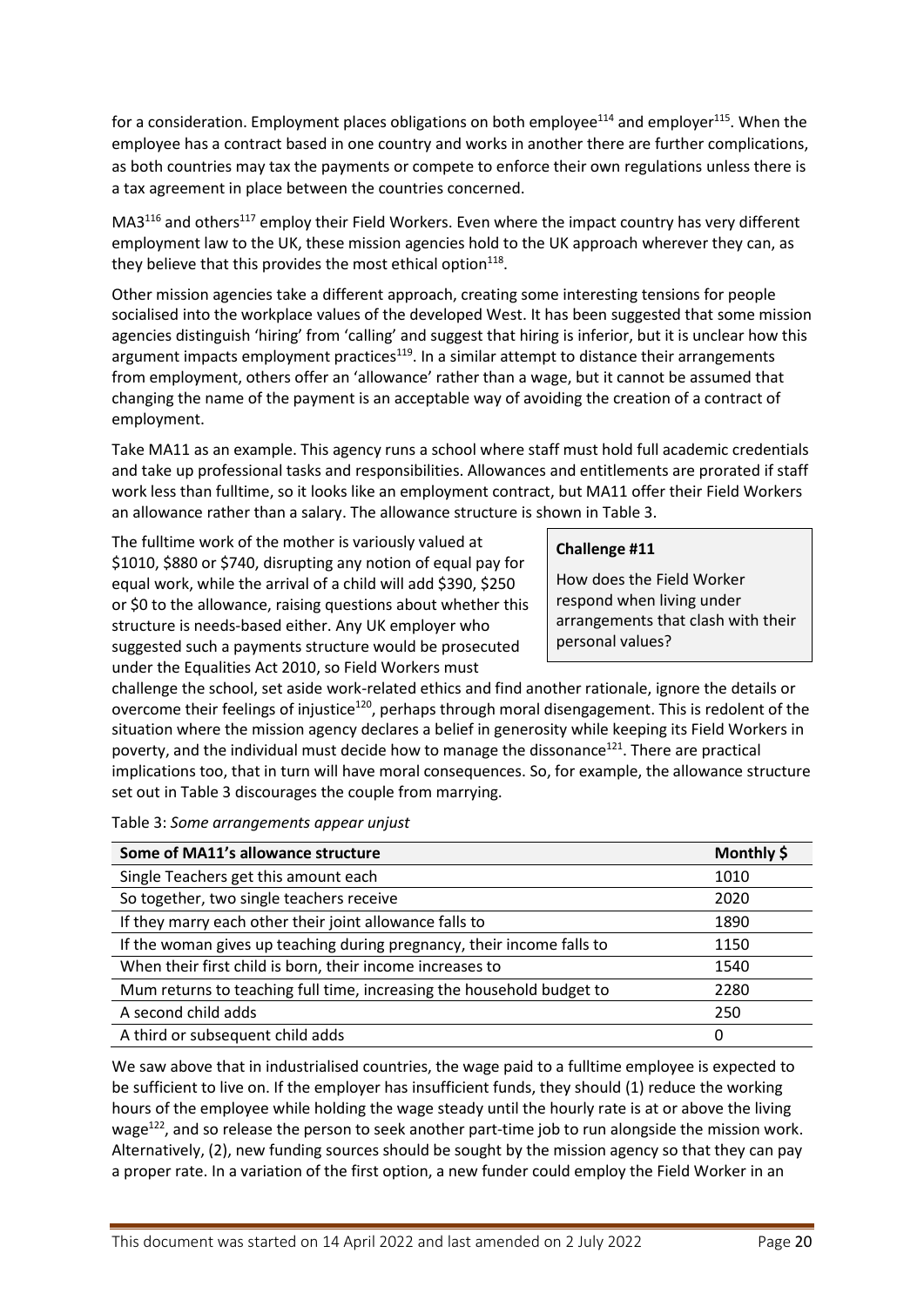additional part-time job at a sustainable rate of pay, thereby enabling them to work both jobs and receive a living wage by combining the two incomes, whilst working a reasonable number of hours in total. For many Field Worker roles, none of these things happen, and the wage offered is considered inadequate, even if it is at the normal level in the host country. In this situation, the Field Worker will top up the wage from their own funds or seek donations for this purpose<sup>123</sup>.

Employees are not asked for an account of their personal budgeting and spending habits before their wages are paid; nor are contractors required to reveal their earnings from all other clients when contracting with one. The employer or contract manager does not ask for an account of how the wage or contract fee was spent. Periodic uplifts to wage levels may be triggered by inflation or other rising costs as revealed in household accounts, but wage levels are generally not revised in response to the individual employee's changes in living costs, but rather a broader trend in inflation or earnings in the sector.

Field Workers who are employed by the mission agency may be sent by a local church, which gives them ongoing obligations and privileges. MA7 expects that the sending church will be involved in prayer and finance as well as being kept informed of what the Field Worker is doing and they will have a voice in significant decisions.

A sending church also makes and communicates a decision to bring the Field Worker home early in response to health, security or pastoral concerns. MA7 expect members of the sending church to visit the Field Worker in the impact country from time to time, as it is these long-term relationships in the fellowship that are of most pastoral value, rather than the comparatively superficial relationship with the mission agency. This accountability to the sending church is supported by the cross-cultural and mission expertise of MA7, who are in touch with the Field Worker at least monthly. Mission agencies expect to receive a periodic report from the Field Worker and recommend that updates are sent to donors too $^{124}$ .

The arrangements are complicated when a Field Worker is supported by funding from several churches, as it then becomes more difficult to identify a single 'sending' church. The working model shifts away from employer and wages to look more like the contractor/self-employed option described above.

Field Workers who are employed by the mission agency may be seconded to the host organisation with which they are to work in the impact country. That organisation takes responsibility for them locally, including supervision and appraisal of their work, discussed already.

MA8 find that some organisations in the impact country draw up a job description but this is far from universal as written job descriptions are a part of Western culture which has not been adopted everywhere. Where a job description is not provided by the host organisation, MA8 utilises its generic job description that sets out expectations of them as MA8 Field Workers.

### <span id="page-20-0"></span>What is the status of this paper?

Most of the documents we read are finished pieces of work, carefully crafted and edited in private before being shared with anyone else. This is a different kind of paper – it has been shared with the organisations cited from a very early stage, when the initial handful of ideas were incomplete, poorly phrased and tactless. The work has been edited many times, and on each occasion a revised version has replaced the earlier material online. This process is still under way, and so this paper may still be lacking crucial concepts, evidence, structure and grammar<sup>125</sup>. As readers continue to provide feedback to a general inquiry<sup>126</sup>, further insights will be used to update it, so please contact [peter.bates@ndti.org.uk](mailto:peter.bates@ndti.org.uk) with your contributions<sup>127</sup>.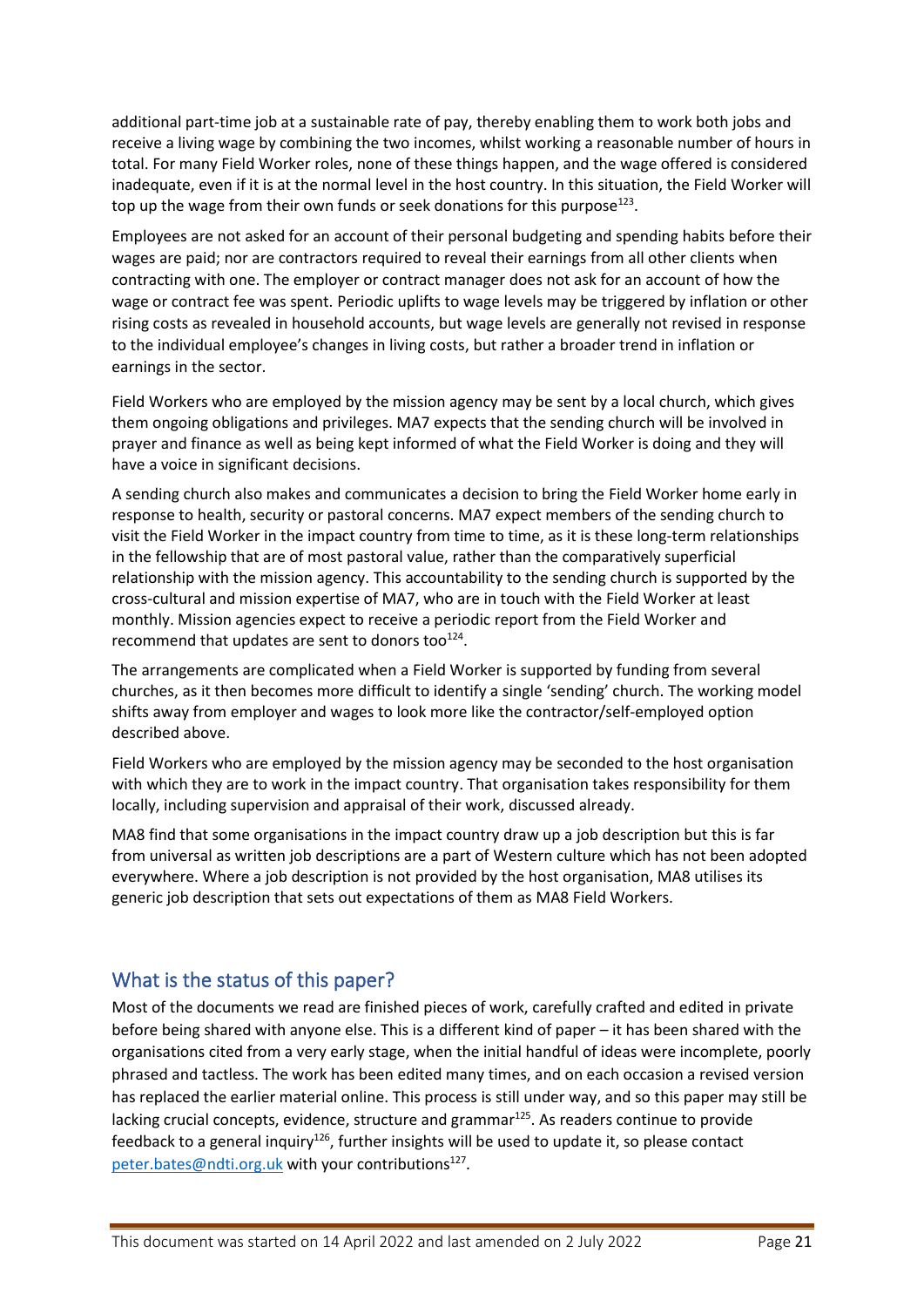This way of writing is risky, as it opens opportunities to those who may misunderstand, mistake the stopping points on the journey for the destination, and misuse or distort the material. This way of writing requires courage, as an early version can damage the reputation of the author or any of its contributors. At least, it can harm those who insist on showing only their 'best side' to the camera, who want others to believe that their insights appear fully formed, complete and beautiful in their simplicity. It can harm those who are gagged by their employer or the workplace culture, silenced lest they say something in a discussion that is not the agreed party line. It can harm those who want to profit from their writing, either financially or by having their material accepted by academic journals.

In contrast, this way of writing can engage people who are not invited to a meeting or asked for their view until the power holders have agreed on the 'right message'. Since it is unfunded<sup>128</sup>, it is free from vested interests. It can draw in unexpected perspectives, stimulate debate and crowdsource wisdom. It can provide free, leading-edge resources.

<sup>5</sup> In preference to 'missionary' (which has overtones of colonialism), 'mission partner' (which could be the donor, sending church, engaging organisation in the impact country or others working on the same mission in the same location). The term Field Worker also reduces the amount of ecclesiastical jargon and makes the paper more accessible to others. The downside is that (i) using the term 'Worker' implies a contract of employment, which is not always the case, as we shall see; and (ii) the term does not imply that the field is in another country.

 $6$  Mathews & Hough say that HMRC and the Charity Commission are mounting more challenges than they used to. Mathews S & Hough A (2012) *Guide to churches making payments overseas* London: Stewardship.

 $7$  On 24 June 2022, the UK government published its review of it Anti-Money Laundering Regulations 2017, the Countering of the Financing of Terrorism Regulations 2017 and the he Office for Professional Body AML Supervision Regulations 2017. In March 2022, 888 UK Limited, which runs gambling websites, was fined £9.4 million under these regulations. The regulatory environment has resulted in a general increase in the amount of checking that the banks are doing to gain assurances that international transfers of funds are not ending up as bribes, money laundering activities or funding for terrorism. For example, a bank recently asked church SC1 for details of the designated officer and non-UK nationals who are signatories, copies of policies and procedures that demonstrated compliance with the Bribery Act and Terrorism Act, mechanisms for identifying the true beneficiaries of international transfers of funds, and independent review arrangements.

<sup>8</sup> Transparency International ranks the perceived level of corruption in individual countries as [Home -](https://www.transparency.org/) [Transparency.org.](https://www.transparency.org/)

9 See an explanation of the role of charities in combatting terrorism at **Error! Hyperlink reference not valid.**

<sup>10</sup> Se[e Safeguarding \(stewardship.org.uk\)](https://www.stewardship.org.uk/resource/safeguarding)

<sup>11</sup> See blogs at Kouya.net, also <https://www.stewardship.org.uk/resources/briefing-papers> also the International HR Forum or the Finance & Governance Forum run by [Global Connections.](https://www.globalconnections.org.uk/) Their next event is: [https://www.globalconnections.org.uk/events/international-hr-forum/220525.](https://www.globalconnections.org.uk/events/international-hr-forum/220525) Also check out Home | [Missions Interlink.](https://missionsinterlink.org.au/?msclkid=09632abdc20711ec884b38b7cffb91f6) Also CMA – [Advancing Ministry. Governance, leadership and management for](http://www.cma.net.au/) church,

<sup>1</sup> For example, the Australian system considers missionaries engaged by *MA1* to be "religious volunteers" with respect to Employment Law and "employees" with respect to Tax Administration.

<sup>2</sup> The following books are on order: Lederleitner, MT (2010) *Cross-Cultural Partnerships: Navigating the Complexities of Money and Mission.* Also Lingenfelter SG & Green JA (July 2022) *Teamwork Cross-Culturally: Christ-Centered Solutions for Leading Multinational Teams.*

<sup>3</sup> Groves P (2006) *Global partnerships for local mission* Cambridge: Grove Books Ltd. Available from [https://grovebooks.co.uk/a/downloads/-/c6478dd81c06831f/0d5cacc4f277c83b.](https://grovebooks.co.uk/a/downloads/-/c6478dd81c06831f/0d5cacc4f277c83b)

<sup>4</sup> In this paper, all organisations that manage or support a number of Field Workers are referred to as mission agencies.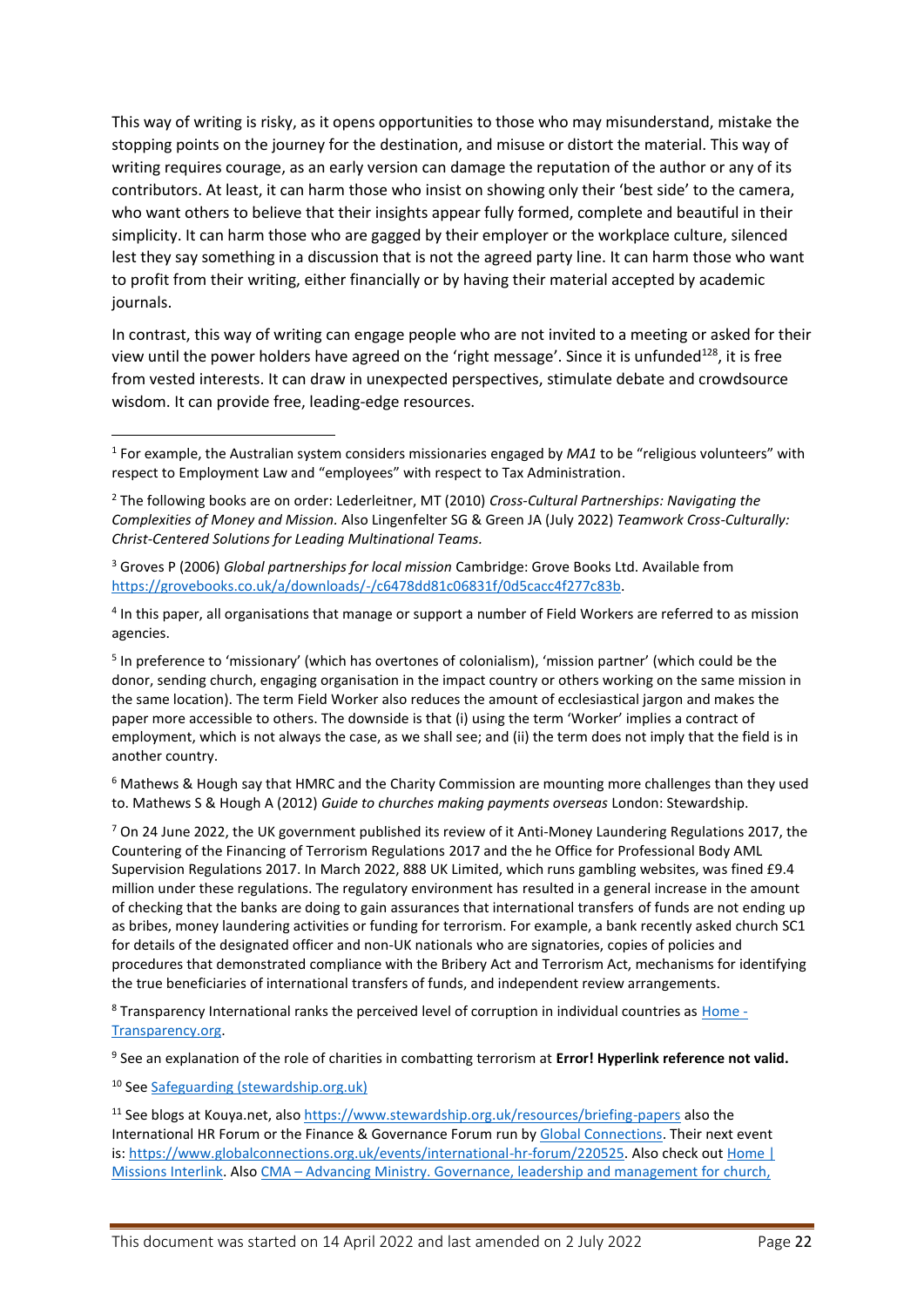[ministry and Christian business.](http://www.cma.net.au/) Als[o Alphacrucis College.](https://www.ac.edu.au/) Also [Missionaries and Money: How Much Should](https://www.stewardship.org.uk/resource/resources-christian-workers-how-much-enough)  [I Ask For? \(stewardship.org.uk\)](https://www.stewardship.org.uk/resource/resources-christian-workers-how-much-enough)

<sup>12</sup> Hamilton M, Klay R & Lunn J (2000) "American Evangelicalism and the National Economy, 1870–1997." In Eskridge L & Noll MA (eds) *More Money, More Ministry: Money and Evangelicals in Recent North American History.* Grand Rapids, MI: Eerdmans.

<sup>13</sup> Inquiry emails were sent to 76 mission agencies of whom only 30 (39%) replied. Respondents felt unable to speak on behalf of their mission agency and no-one passed my inquiry to a Trustee or anyone who would be able to do so. No mission agencies gave their permission to be named in this free online resource.

<sup>14</sup> Global Connections have published free resources and also have a membership option that grants access to further materials, including networking meetings with legal and financial specialists. Individual membership costs £90 per annum in 2022 with other options for churches and mission agencies.

<sup>15</sup> In June 2022, MA38 advertised roles that they said utilised the Genuine Occupational Requirement provisions of the Employment Equality (Religion or Belief) Regulations 2003. These regulations were revoked by the Equality Act 2010.

<sup>16</sup> MA31 is a mission agency devoted to supporting indigenous Field Workers to serve in their own community rather than sending overseas Field Workers from the West. MA32 describe indigenous Field Workers as people who "face no barrier of language, because they've spoken it all their lives. They face no barrier of culture; they've lived it all their lives. And unlike most Western missionaries and evangelists, they won't leave."

 $17$  For example, where the UK Government has legislated for a minimum wage, the church should endeavour to honour this rather than seeking ways to circumvent the principle and provide less. In some circumstances, observers might hope that the tax department will take a pragmatic approach and not pursue aid workers who are living overseas, beyond their jurisdiction and on a low income. Even if the law is not enforced, it should not be flouted.

<sup>18</sup> Whiteman K (2021) Eucharistic interdependence: A biblical theology of support raising *Missiology: An International Review* Vol. 49(4) 316–331. DOI: 10.1177/00918296211024946.

<sup>19</sup> Lupton RD & Lawlor PG (2011) *Toxic charity.* HarperCollins.

<sup>20</sup> For some resources on 'just enough support' and disabled people, see the section headed 'Austerity' at [Subject index](https://peterbates.org.uk/home/subject-index/) – Peter Bates. Some of the material may have implications beyond disability.

<sup>21</sup> National Minimum Wage regulations permit employers to provide free accommodation as part of the wage (the definition of accommodation is rent, charges for things like gas, electricity, furniture and laundry). From April 2022, the accommodation rate was £8.70 per day. See National Minimum Wage and Living Wage: [accommodation: Accommodation rates -](https://www.gov.uk/national-minimum-wage-accommodation) GOV.UK (www.gov.uk)

 $22$  MA26 expect Field Workers to obtain insurance to cover the cost of repatriation – see [Avail-accountability-](https://www.availmission.com/live2021/wp-content/uploads/2021/01/Avail-accountability-2021.pdf)[2021.pdf \(availmission.com\).](https://www.availmission.com/live2021/wp-content/uploads/2021/01/Avail-accountability-2021.pdf) Some people need personal insurance that covers the risk of kidnap and ransom – see [www.bannergroup.com.](http://www.bannergroup.com/)

<sup>23</sup> For example, MA21 charged each team member £375 to participate in a one-week *[mission](https://oscar.org.uk/christian-jobs/diaspora-community-outreach-team-midlands)* in the UK in summer 2022. The fee covers accommodation, food, administration and a DBS check. Team members need to arrange their own transport to and from the city. Accommodation is expected to be individual rooms in a hotel a short walk from the church. Meals will be provided at the church. MA25 can arrange short term mission trips and tourism in East Africa – for example, the 3 days/2 nights trip to Ngorogoro Crater costs \$915 plus flights. MA28 recruits volunteers without disclosing the number of hours they are expected to do, but charging them £750 for preparation, support and placement, plus the cost of their airfare and around £150 per month for accommodation and meals.

<sup>24</sup> Online databases that provide vacancy listings include Empowering and connecting Christians for mission [and ministry -](https://oscar.org.uk/) OSCAR, [Christian Vocations | Jobs, international, short-term, training and guidance](https://www.globalconnections.org.uk/vocations)  [\(globalconnections.org.uk\)](https://www.globalconnections.org.uk/vocations) and [Christian Organizations | Mission Finder,](https://missionfinder.org/christian-organizations/)

<sup>25</sup> Mike Frith confirmed that OSCAR asks organisations submitting adverts to use specific headings, including a heading for finance, and also offer guidance in preparing a submission, but the variation described in the table is a feature of the mission agencies submitting their adverts, rather than a consequence of OSCAR's activities.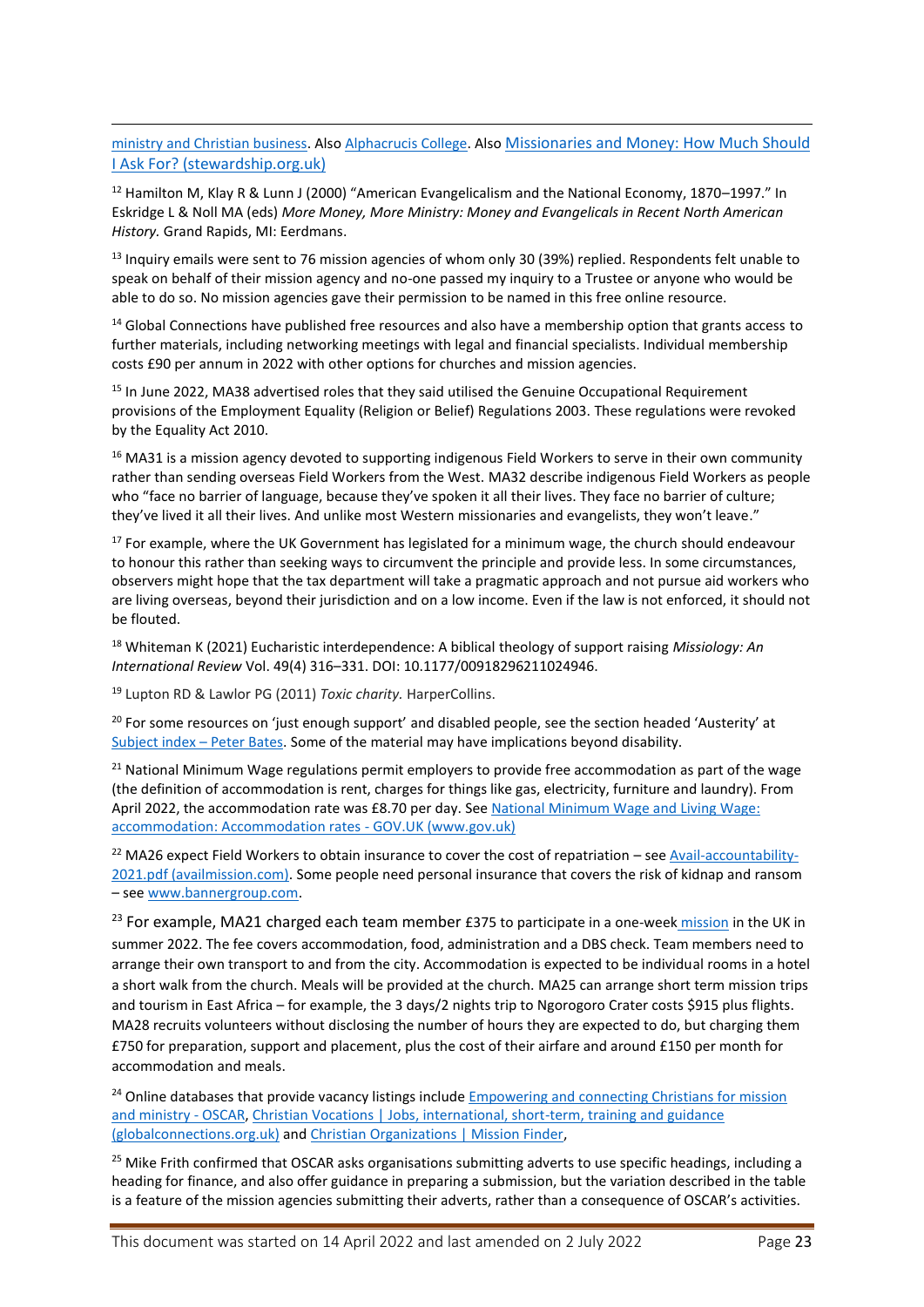<sup>26</sup> MA11 divides school fees into tuition costs and capital costs, discounting the costs of tuition only, and only for a limited number of children.

 $27$  MA11 pays a proportion of the cost of work permits, with the proportion rising the longer people serve.

<sup>28</sup> MA11 help with airfare for their staff but not for other family members.

<sup>29</sup> Se[e Ministry-Trainee-Finance-Guidance-Sept-2021.pdf.](file:///C:/Users/peter/Downloads/Ministry-Trainee-Finance-Guidance-Sept-2021.pdf)

<sup>30</sup> On average, adults in the UK owe just over a year's income. See 25+ Essential Debt Statistics UK Edition [\[2022\] You Need To Know \(2021\) \(cybercrew.uk\)](https://cybercrew.uk/blog/debt-statistics-uk/#:~:text=%20Top%2010%20Debt%20Statistics%20UK%20%201,household%20debt%20grew%20by%20nearly%20%C2%A31000...%20More%20)

<sup>31</sup> For example, MA12 offers fulltime teachers the role of 'missionary volunteer'. The fulltime role is 40 hours per week, and their offer to fund a return flight to get there and home again at the end, one return flight per year of service, a house and utilities (electricity, water, Butagas, internet and wood for fireplaces), 200km per month use of a vehicle, school lunch, discounted access to local healthcare, visa, work permit and driver's licence, free school places for up to four children, language lessons and \$1800 for professional development. The Field Worker needs to find funds for anything else that they feel is needed.

 $32$  MA13 offers a compensatio[n package](https://oscar.org.uk/services/grace-international-school-bangladesh) that includes a salary, health insurance, medical expense reimbursement, transportation, cell phone plan, housekeeping services, and more!

<sup>33</sup> MA14 – Head of Primary School advertised on OSCAR, May 2022.

<sup>34</sup> MA15 – Health Centre Coordinator vacancy advertised on OSCAR, May 2022.

<sup>35</sup> MA16 – High School Social Studies teacher vacancy advertised on OSCAR, May 2022.

<sup>36</sup> Advert from MA11 on OSCAR, May 2022.

<sup>37</sup> Such as MA15 as shown in a vacancy announcement on OSCAR, May 2022.

<sup>38</sup> MA2 noted that income for the Field Worker should not fall below the living wage for the impact country. Such a figure may be commonly known or can be derived from needs assessments and household accounts. It should lift workers above hand-to-mouth survival. For each location, MA2 calculate a personal factor and shelter factor and then apply a simple set of percentages to generate a cost of living figure. They allow for an adjustment to this standard figure if the Field Worker has particular considerations or circumstances requiring it. Calculations will consider the living conditions of local people rather than the excessive consumption of Western cultures.

<sup>39</sup> Similarly, MA27 expects Field Workers to make pension contributions, whilst also offering them a lump sum on retirement at the age of 70.

<sup>40</sup> Austin DC. *Is God bypassing the high fares of the Western mission agency toolway?: an investigation into differences in funding of foreign missionaries serving in Almaty, Kazakhstan* Doctoral dissertation, Global University, Springfield, MO..

<sup>41</sup> Western, Education, Industrialised, Rich and Democratic – see Henrich J (2020) *The WEIRDest people in the world: How the West became psychologically peculiar and particularly prosperous*. Penguin UK.

 $42$  This is believed to be the basis for the commonplace approach of asking for 'match funding'.

<sup>43</sup> This is parallel to the problem caused by the application of tax and welfare benefit tapers to those who wish to move out of welfare dependency and into waged employment but find themselves stuck in the poverty trap. See Brewer M, Saez E & Shepherd A "Means testing and tax rates on earnings" Chapter 2 **in** Adam S et al (2010) *Dimensions of tax design* Institute of Fiscal Studies. Available at [https://www.resolutionfoundation.org/app/uploads/2021/11/Taper-cut.pdf.](https://www.resolutionfoundation.org/app/uploads/2021/11/Taper-cut.pdf)

<sup>44</sup> Dillon WP (1993) *People Raising: A Practical Guide to Raising Funds*. Moody Publishers. Also Dillon RM (2012) *Giving and Getting in the Kingdom: A Field Guide.* Moody Publishers. Also Shadrach S (2013) *The God Ask: A Fresh, Biblical Approach to Personal Support Raising.* Also Parker R (2016) *The Fully Funded Missionary: A Biblically Based, Hope-Filled Guide to Raising Financial Support.* Forerunner Publishing. Also Morton S (2017) *Funding Your Ministry: A Field Guide for Raising Personal Support*. NavPress. Also Wilson M, Warburg A (2011) *Funding the family business: A handbook for raising personal support.* Dundee: Stewardship.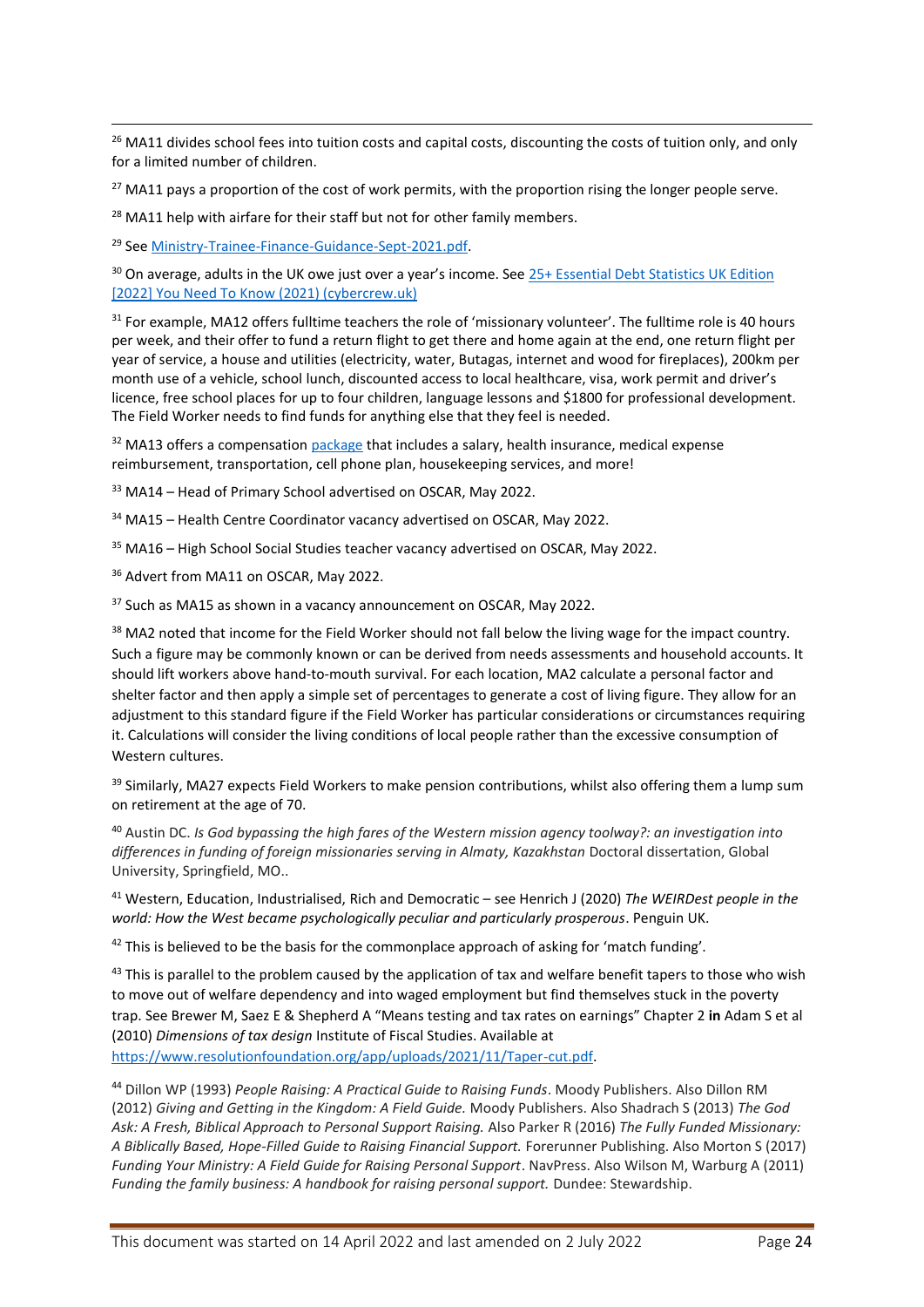<sup>45</sup> The UK Christian jobs website **OSCAR** listed 624 opportunities on 15/05/22, of which 164 (26%) offered a salary/allowance. 56 of these are described as requiring personal support or voluntary engagement, leaving 108 (17%) that offered a salary or allowance which we might or might not be sufficient to live on. 87 of these were based in the UK, leaving 21 (3%) salaried overseas posts.

<sup>46</sup> MA40 has a non-solicitation policy, so Field Workers are forbidden from asking people for money.

<sup>47</sup> Austin A (2000) "No Solicitation: The China Inland Mission and Money." In Eskridge & Noll (2000) op cit.

<sup>48</sup> Andrews Property Group was established to create profits for the Andrews Charitable Trust.

<sup>49</sup> The following mission agencies ask Field Workers to self-finance or fundraise – MA9, MA11, MA17, MA18, MA19, MA27, MA33, MA36, MA39.

<sup>50</sup> Asking the Field Worker to raise their own finance from family and friends was popularised from the 1950s by Bill Bright of Campus Crusade for Christ. MA2 offer their Field Workers 'personal partnership development coaching' which is a form of training in fundraising.

<sup>51</sup> Perry SL (2013) She works hard (er) for the money: Gender, fundraising, and employment in evangelical parachurch organizations. *Sociology of Religion.* Sep 1;74(3):392-415.

<sup>52</sup> Excluded people have less bonding, bridging and linking social capital than others, so money is less likely to be available in their smaller circle of friends and acquaintances as well as through their connections with powerful, wealthy people. Robinson E (2018) *From "I" to "We": Pursuing more just funding practices in mission*. Dissertation submitted in partial fulfilment of the degree of Doctor of Intercultural Studies, Fuller Theological Seminary.

<sup>53</sup> The UK register of charities is maintained by the Charity Commission and can be searched at Search the [register of charities \(charitycommission.gov.uk\).](https://register-of-charities.charitycommission.gov.uk/charity-search)

<sup>54</sup> This may include confirming the identity and home address of the donor from official documents and recording the source of large sums (such as when a substantial donation is offered by someone with limited means). A similar process may be needed to confirm the details of the beneficiary. For organisations that donate or receive funds, the founding documents may also confer some legitimacy, although a visit and personal meeting may reduce the likelihood of forgery. See Mathews & Hough (2021) op cit.

<sup>55</sup> 'Applied for charitable purposes' means applied for purposes which are regarded as charitable within Sections 2 and 3 of the Charities Act 2011 (Section 2 of the Charities Act 2006).

<sup>56</sup> Se[e Do you know how your church or charity's grants are being used? \(stewardship.org.uk\)](https://www.stewardship.org.uk/resource/do-you-know-how-your-church-charity-grants-are-being-used)

57 In the USA, federal income tax is collected by the Internal Revenue Service. Mission agencies may submit evidence of eligibility on [Form 990](https://www.irs.gov/forms-pubs/about-form-990) to apply for exemption from this tax under the provisions of section 501(c)(3) of Title 26 of the [United States Code.](https://www.govinfo.gov/help/uscode) The completed Form 990 may be inspected on request.

<sup>58</sup> Tax systems use the terms restricted and designated to mean slightly different things. Essentially, the donor specifies any restriction on use while the mission agency designates its unrestricted funds to particular purposes. Much of the giving for support of Field Workers comes as unrestricted, designated funds, so the agency can honour the preference of the donor while retaining the power to reassign the funds where necessary.

<sup>59</sup> The Trustees do not have the power to reassign restricted funds, as their use was set out by the donor. It is for the Trustees to designate unrestricted funds to a particular purpose, and they have the power to redesignate them later on.

<sup>60</sup> HMRC guidance 3.26.2 – see Chapter 3: Gift Aid - [GOV.UK \(www.gov.uk\).](https://www.gov.uk/government/publications/charities-detailed-guidance-notes/chapter-3-gift-aid#chapter-318-benefits-received-by-donors-and-connected-persons)

 $61$  MA30 declares that it cannot return funds raised or donated to any short-term missionary, intern, or longterm missionary due to tax laws in the United States. To retain 501c3 status, a contribution received from any source is ultimately donated to the mission agency and not for a specific individual. They say "We always seek to honour the intent of every donor, but we must ultimately have full discretion and control over all contributions."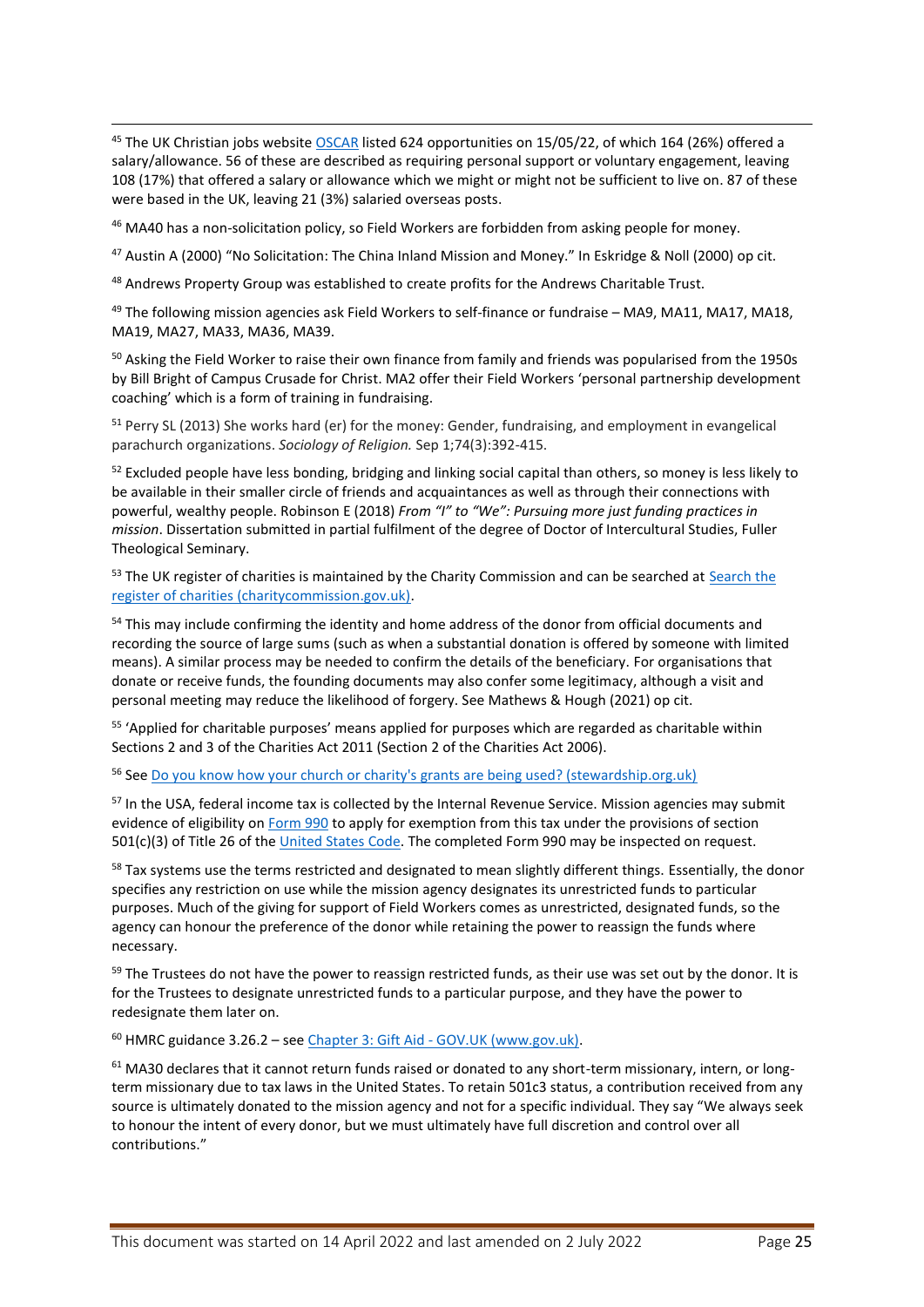<sup>62</sup> For an example of training for Christians in fundraising for mission, see Home - [Kingdom Come Training.](https://kingdomcometraining.com/) Also [Support Raising Training | Stewardship.](https://www.stewardship.org.uk/event-series/support-raising-training) For a reflection on the role, see Whiteman K. (2021) Eucharistic interdependence: A biblical theology of support raising. *Missiology*. 2021 Oct;49(4):316-31.

 $63$  Some mission agencies prefer the euphemism 'ministry partner development' because it includes developing and maintaining the relationship, rather than just obtaining money. One suspects that much secular fundraising similarly thrives on relationship.

<sup>64</sup> Se[e Code of Fundraising Practice | Fundraising Regulator.](https://www.fundraisingregulator.org.uk/code)

<sup>65</sup> Described at length in Robinson (2018) op cit.

<sup>66</sup> If one team member is unsuccessful in fundraising, the other nine member in a team of ten people could perhaps raise enough funds to pay for that person. If the team consisted of only two members, this would be much harder. The team of ten may have all the necessary gifts to do all the component parts well and create a culture in the team in which personal fundraising failure was not the end of the relationship, while in a small team it would mean that nobody could become a Field Worker.

<sup>67</sup> See Eastway K (2021) *Faithful friendship: fundraising from the heart.* 

 $<sup>68</sup>$  MA3 does the fundraising and so allows Field Workers to focus on their work overseas and building</sup> relationships with supporters in their passport country that are not based solely on fundraising.

<sup>69</sup> Drawn from the text of a job advert on OSCAR, May 2022.

<sup>70</sup> It is noticeable that in Eric Robinson's 2018 dissertation (op cit), more just approaches to funding mission are proposed that encourage missions to pool their fundraising and distribution of funds, while leaving the task of fundraising to the Field Workers themselves. He does not suggest that responsibility shifts to the local church who could fundraise and send. This might provide another way of building a diverse workforce of Field Workers and help counter the historic 'West to the Rest' trajectory of world mission.

<sup>71</sup> Mathews & Hough (2021) op cit, note that there are examples where the trustees make a decision to allocate the charity's funds to a purpose that is beyond its agreed charitable purposes. They can then be required to make good the loss from their own pockets.

 $72$  The Finance Act 2010 moved responsibility for judging whether reasonable steps had been taken from the trustees of the charity to the HMRC, who now decide whether the steps taken by the trustees were reasonable. Se[e Annex ii: non-charitable expenditure -](https://www.gov.uk/government/publications/charities-detailed-guidance-notes/annex-ii-non-charitable-expenditure) GOV.UK (www.gov.uk)

<sup>73</sup> See Mathews S (2012) *Raising our game: A practical approach to performance management of paid staff in churches* London: Stewardship.

 $74$  Eastway suggests three lenses – to make the most of the people, the money and the organisations.

 $75$  MA33's website includes a link to Guidestar, a platform for public reviews about nonprofits.

 $76$  "A volunteer... cannot be dismissed, sued for breach of contract or have payment or reward withheld if they fail to do the work or perform the services they were providing." See [Minimum wage: work experience and](https://www.gov.uk/guidance/national-minimum-wage-work-experience-and-internships)  internships - [GOV.UK \(www.gov.uk\)](https://www.gov.uk/guidance/national-minimum-wage-work-experience-and-internships)

<sup>77</sup> Se[e Avail-accountability-2021.pdf \(availmission.com\)](https://www.availmission.com/live2021/wp-content/uploads/2021/01/Avail-accountability-2021.pdf)

<sup>78</sup> Care is needed here with employment law and tax authorities. If it is perceived that there are similar obligations on the person for the so-called voluntary hours as for the contracted work hours and both roles are in the same place and for the same organisation, then the whole package may be viewed as employment and hourly wage calculations made on the basis of the total hours and the total money received. The same calculations may be done if the person has just one job but is expected to do substantially more hours than are written into their contract.

<sup>79</sup> Andrew Sweet at *MA2* wrote an MA dissertation on precariarity of their Field Workers and how their attitudes to work were impacted. This small scale research found that some members perceive themselves to be employed by their main sending churches, others by each and every one of their supporters (which means they feel financial security), some viewed themselves as simply employed by God, and some by *MA2* or the local partner organisation. Interestingly, members will express concerns about finances but when challenged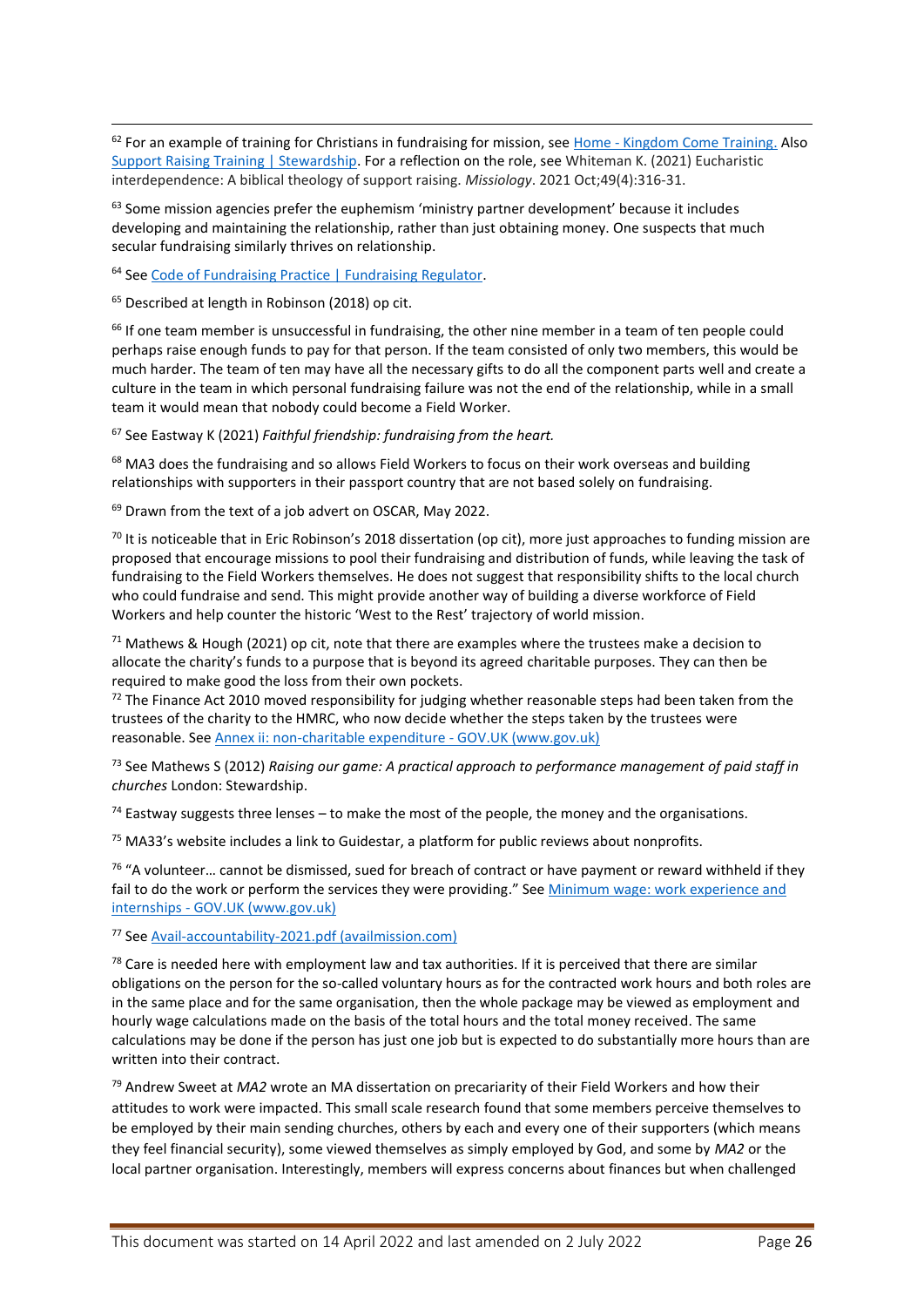on this they will say that they have a calling from God and that it would be for him to call them out of the work into something else.

<sup>80</sup> Everyone who serves at MA4 has a clear understanding of the role they are carrying out.

81 The UK Government offer a definition of a worker a[t https://www.gov.uk/employment-status/worker.](https://www.gov.uk/employment-status/worker) It is possible to inadvertently create a verbal contract of employment with the person that would be upheld in law. This would occur if there was (i) a 'consideration' where the employer and the individual exchange something of material value, and (ii) an 'intention' which would occur when the employer and the person intend to enter into a legally binding contract at some future date. The formation of a contract of employment could disrupt welfare benefits entitlements and tax liabilities for the employee and place obligations for National Minimum Wage, holiday pay and other employment benefits on the employer. It is more likely to be considered volunteering if it does not specify hours, as this reinforces the fact that the volunteer can choose not to turn up; if it does not confer employment rights; and if it avoids any hint of obligation by using words such as job or supervisor. See the following examples from caselaw: (i) in Armitage v Relate 1994, Armitage had to provide a minimum number of 'volunteer' hours each week and pay back the costs of her training if she did not provide a total of 600 hours 'voluntary' counselling. If she met these requirements, she could become a paid or sessional worker after 3 years. She was deemed to be an employee as there was both consideration and intention. (ii) In Chaudri v Migrant Advice Service 1997, Chaudri received £25 per week 'expenses' even though it was known she walked to the volunteering office and went home for lunch. She was paid the same weekly amount when she was on holiday. This was a clear consideration, so she was deemed to be an employee. (iii) Murray v Newham Citizen's Advice Bureau 2000. A written agreement was in place setting out (a) a commitment to a minimum time period; (b) a time period by which basic training must be completed; (c) a grievance and disciplinary process; and (d) expense and other commitments including a process for claiming holidays. No one factor provided the proof, but the overall pattern indicated that there was a contract of employment in place.

82 For a discussion of one of the aspects of formal volunteering that distinguishes it from informal relationships, see Bates P (2021) *[Searching for friendship in befriending schemes](https://peterbates.org.uk/wp-content/uploads/2021/05/Searching-for-friendship-in-Befriending-Schemes.pdf)*.

83 Se[e A Charter for Strengthening Relations Between Paid Staff and Volunteers. | TUC](https://www.tuc.org.uk/research-analysis/reports/charter-strengthening-relations-between-paid-staff-and-volunteers)

84 An example of this is YWAM, where neither staff nor students are paid - see [Giving to YWAM -](https://ywam.org/get-involved-now/donation-info/?lang=en) Youth With A Mission — [Youth With A Mission.](https://ywam.org/get-involved-now/donation-info/?lang=en) In a slight variation, all the Field Workers at *MA4* are unpaid volunteers, while staff in the MA4 offices are paid employees.

85 Donations can be made to MA4 to wholly benefit a particular named Volunteer.

86 There may even be a fourth stage if the money is channelled through an intermediary, such as a Stewardship Individual Recipient Account before going to the mission agency.

87 Stewardship levy 3% for use of their Individual Recipient Account. MA24 use 100% of designated gifts for the purpose for which they are given, while undesignated gifts are assigned in the following proportions: 60% to overseas work, 25% to UK awareness and support efforts and 15% for central overheads to run the mission agency. MA26 do not levy a fee but have calculated their overheads as 8% of turnover. I was told of a mission agency that levies 30%. Most secular charities levy their gifts to fund overheads, as shown in the data tables published by Charity Navigator a[t Financial Score Conversions and Tables : Charity Navigator.](https://www.charitynavigator.org/index.cfm?bay=content.view&cpid=48)

88 In UK tax procedures, the IR35 regulations (see the section on contract fees) consider the number of clients who engage and pay the contractor. The judgement about whether a person claiming to be self-employed is indeed working on this basis also takes into account a number of other factors, such as the degree of control (micro-managed persons are more likely to be employed) and substitutability (if the boss can send another suitably qualified worker to do the job). Where the contractor is being paid by just one client, even if a Personal Service Company manages the transaction, then HMRC consider the contractor to be employed. By extension, we might ask whether the so-called Volunteer would be more likely to be deemed to be employed if all the money came from a single individual or organisational donor.

<sup>89</sup> In these situations it becomes vital to think of society not as a single 'public' but as multiple 'publics'.

<sup>90</sup> [mission-partner-application-framework-process-20-june-2020.pdf \(methodist.org.uk\)](https://www.methodist.org.uk/media/17836/mission-partner-application-framework-process-20-june-2020.pdf)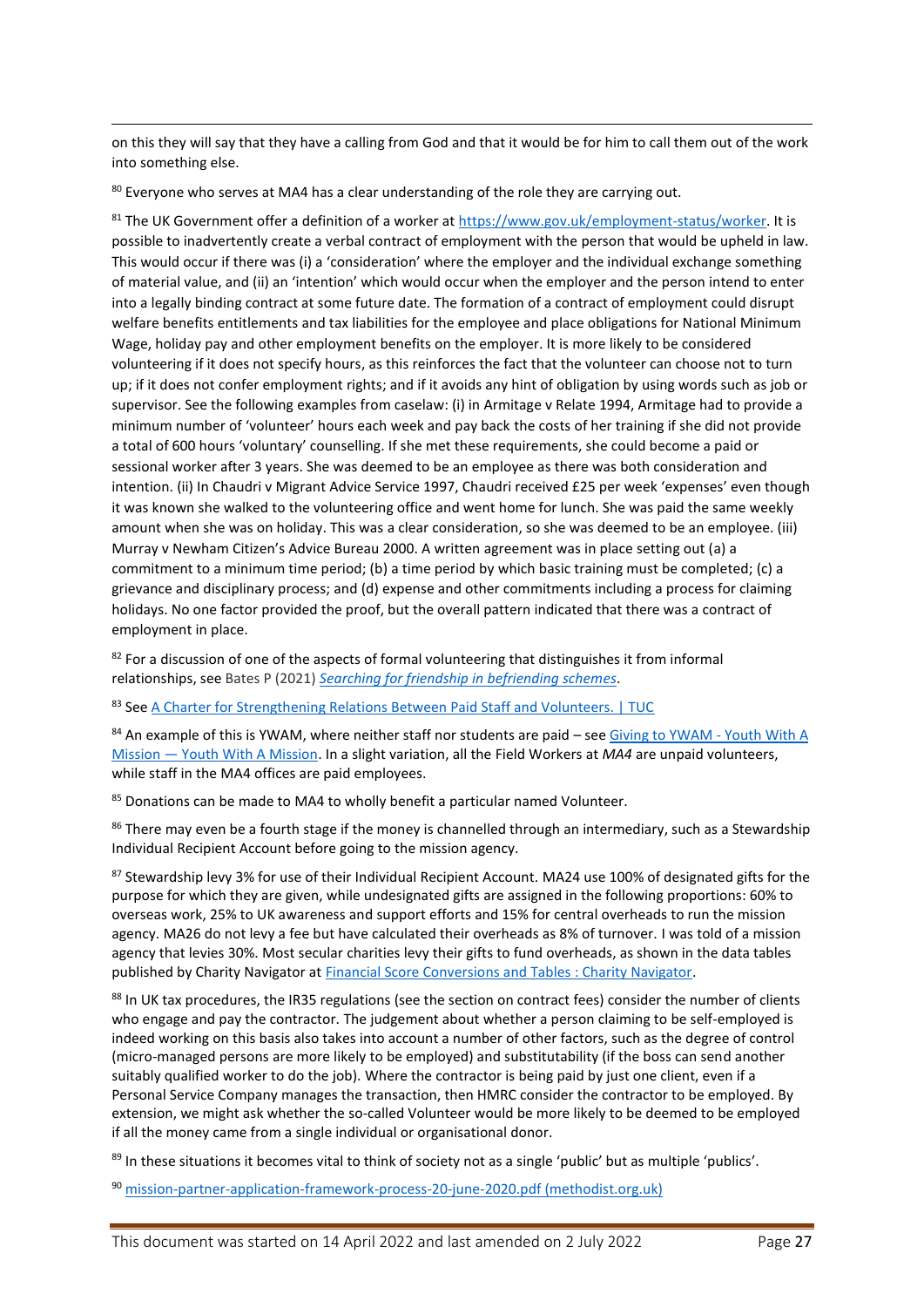91 NMWM05090 - [National Minimum Wage Manual -](https://www.gov.uk/hmrc-internal-manuals/national-minimum-wage-manual/nmwm05090) HMRC internal manual - GOV.UK (www.gov.uk).

 $92$  Regular payments do not create a contract of employment on their own, since (i) some employees carry out casual work or are on a zero-hour contract so do not receive regular payments; and (ii) regular payments may be made to cover the additional costs of disability or other needs in the person's life. Nevertheless, when regular payments appear alongside a parallel expectation of productivity, investigators would ask if this was a job.

 $93$  MA6 explained, "Recently, due to employment and charity laws, we have shifted to functioning as an employer of 'voluntary workers'. This is an employment status providing exemption from the UK National Minimum Wage Act 1998 for some staff employed in the charity sector. So, all of our members – including me as the director – are voluntary workers who have employment contracts. MA6 has employer responsibilities and the members have employment law rights. The 'voluntary worker' status, however, means that both parties agree to these contracts without money changing hands, apart from out-of-pocket expenses. So MA6 doesn't pay its members or give benefit in kind." All other regulations (such as the Working Time Directive, Health and Safety at Work and Equalities) all apply to these workers.

94 Government policy statements only rarely mention this category, offer a very brief definition so staff must apply their own interpretations and there is little positive provision for people who fall into this category. For further information on the 'voluntary worker' status, see [Minimum wage: work experience and internships -](https://www.gov.uk/guidance/national-minimum-wage-work-experience-and-internships) [GOV.UK \(www.gov.uk\).](https://www.gov.uk/guidance/national-minimum-wage-work-experience-and-internships) It is notable that in a recent policy document [\(permission-to-work-v10.0ext.pdf](https://assets.publishing.service.gov.uk/government/uploads/system/uploads/attachment_data/file/983283/permission-to-work-v10.0ext.pdf)  [\(publishing.service.gov.uk\)](https://assets.publishing.service.gov.uk/government/uploads/system/uploads/attachment_data/file/983283/permission-to-work-v10.0ext.pdf) from the Home Office (admittedly on the opportunities open to asylum seekers rather than options for Field Workers), the term 'voluntary worker' is not used. MA23 comment that the "voluntary worker may be given an agreement stipulating duties but not be eligible for minimum wage. This is a difficult area and the 'voluntary worker' category does not seem to be consistently understood and applied across the HMRC system." See [Ministry-Trainee-Finance-Guidance-Sept-2021.pdf.](file:///C:/Users/peter/Downloads/Ministry-Trainee-Finance-Guidance-Sept-2021.pdf)

<sup>95</sup> Whiteman (2021) op cit "Giving financially is seen as an "Amen!" from a supporter—evidence that the supporter believes in the receiver and their calling."

 $96$  For a discussion about giving as a private individual versus giving through the church (and the latter being recognised as giving for charitable purposes), see [Churches and Gifts to Members: a Practical Guide](https://www.stewardship.org.uk/resource/gifts-members)  [\(stewardship.org.uk\)](https://www.stewardship.org.uk/resource/gifts-members)

97 If the Field Worker receives 20% or more over the cost of living figure, then MA2 will initiate a conversation with them about this and also ask the Field Worker to report it to their donors. If they are unwilling to disclose information about gifts (they include a requirement to report on funds that come to them rather than through the *MA2* finance office as well as pension payments and tax credits they receive) then they are denied access to MA2's Supplementary Fund which is available to top up the income of Field Workers who receive less than the cost of living figure from donors.

98 See the UK Bribery Act 2010.

99 MA26 note that Field Workers are accountable to their family for how they spend their funds, and also retain the right to take action should it come to light that the funds have been spent in ways that harm the reputation of the agency or conflict with its purposes (e.g. financial mismanagement, theft). There do not appear to be any mechanisms in place to check this. See [Avail-accountability-2021.pdf \(availmission.com\)](https://www.availmission.com/live2021/wp-content/uploads/2021/01/Avail-accountability-2021.pdf)

100 Gifts from family or immediate friends are permitted, but other "grants or gifts (whether solicited or not) by religious bodies, charitable trusts or individuals for the maintenance of the individual or their family" are considered as taxable receipts – see **Error! Hyperlink reference not valid.**.

<sup>101</sup> MA3 permit their Field Workers to receive gifts at Christmas, birthdays and other occasions up to a maximum of £400 per year in total. They believe this to be a figure derived from elsewhere (perhaps HMRC or the Charity Commissioners).

 $102$  MA3 call the payment an 'allowance' but it functions like a stipend.

103 MA10 supports a denomination which funds their Field Workers via a Christmas offering in the churches that is sufficient to send people overseas fully funded. Another fund is raised to pay for administrative costs, employees and much more, so that Field Worker can be 100% directed towards the field.

<sup>104</sup> As advised in [Ministry-Trainee-Finance-Guidance-Sept-2021.pdf.](file:///C:/Users/peter/Downloads/Ministry-Trainee-Finance-Guidance-Sept-2021.pdf)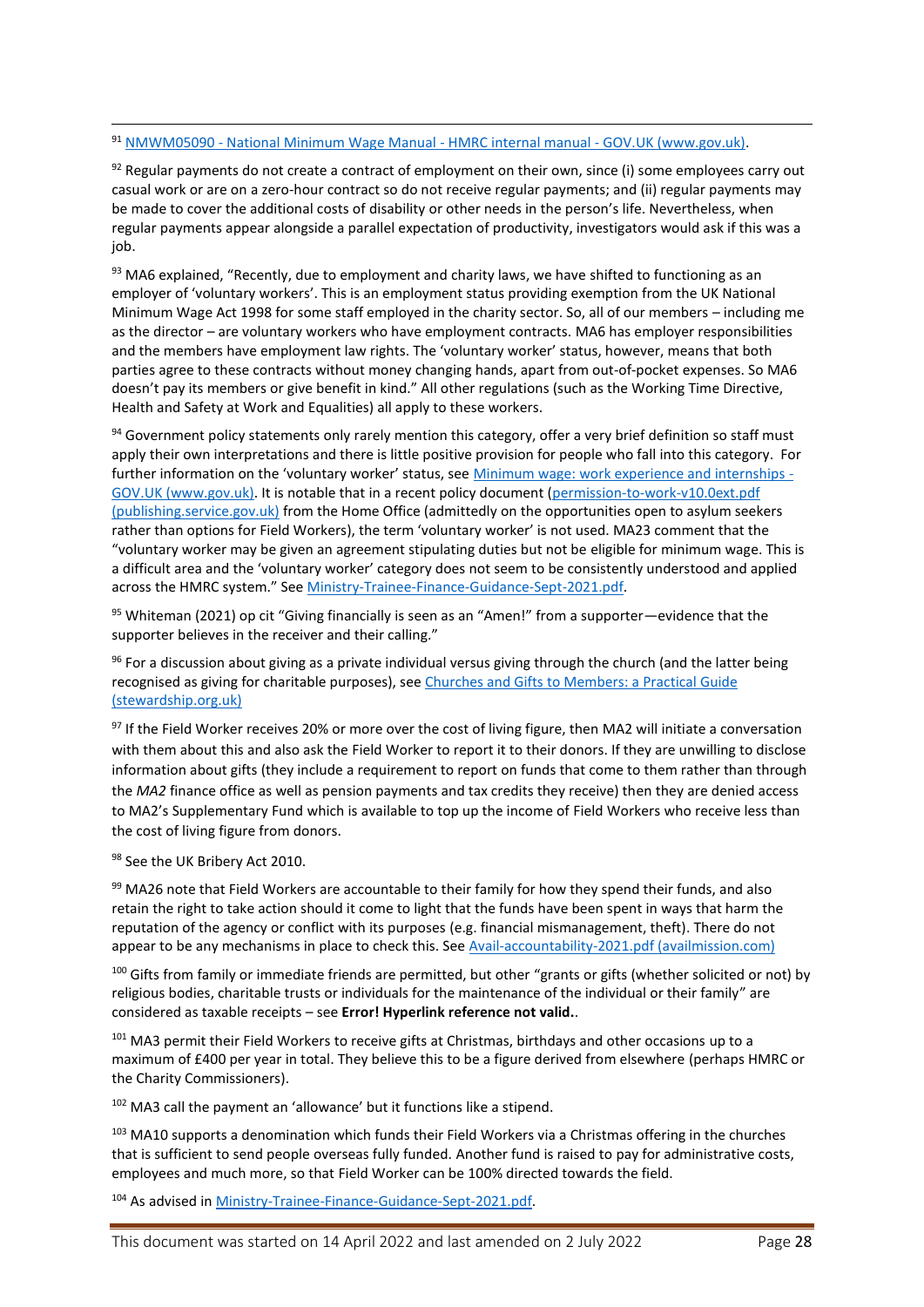<sup>105</sup> UK National insurance contributions are lower for self-employed persons. Jesus did not employ tax avoidance strategies (Mark 12:17) but donors may be reluctant to fund tax payments.

<sup>106</sup> In Christian jargon, this is sometimes referred to as being 'bivocational' or "covocational" and means that the pastor is also employed in a secular job. It may arise where a congregation cannot afford to employ them on a fulltime basis. There are some similarities between this sort of bivocational role and the Field Worker receiving funds from two or more funders. For more on bivocational ministry, see Bivocational Church | [Returning to the Roots of Ministry,](http://www.bivocational.church/) also [Covocational Church Planting -](https://www.proquest.com/openview/5a28f150b9853a25c8609c83a2ff06ad/1?pq-origsite=gscholar&cbl=18750&diss=y) ProQuest.

<sup>107</sup> Barnett B (1991) *Friend Raising: Building a Missionary Support Team that Lasts.* Seattle, WA: YWAM Publications.

<sup>108</sup> See for example [Recovering Missionaries.](https://www.recoveringmissionaries.org/)

109 We might expect mission agencies to form their own regulatory body, performance standards, fitness to practice systems and disciplinary measures to resource members and work alongside generic regulators such as the Charities Commission and Fundraising Regulator. The Evangelical Council of Financial Regulators may meet some of these goals. Without such a body there would be no way of knowing whether mission agencies treat people well. Individuals could be harmed by neglect and a lack of care, mission drift (losing focus on what they intended to do when they initially engaged with the mission organisation; or the mission organisation chasing funds and forgetting what they were established to do); authoritarian micromanagement, a blame culture and scapegoating; or simply treating individuals as disposable (dismiss and replace rather than restore).

<sup>110</sup> MA30 asserted that "we are not a scapegoat for ungodliness or wanton abandonment of Biblical principles which require us to pursue unity with one another, to reconcile, to love one another as Christ loved the Church, and we do not condone the breaking of our word to one another." As a result, MA30 take a rigorous approach when asked to adopt an overseas Field Worker midterm and refuse more often than they accept.

<sup>111</sup> Lingenfelter commented that this is happening more often as business thinking permeates American mission agencies (personal communication, May 2022). MA30 challenges the alleged poor practices and inadequate flexibility and support provided by some other mission agencies by advertising itself as a 'home for the homeless missionary'.

<sup>112</sup> MA23 advise that "Churches are not responsible for the National Insurance or pension contributions of volunteers (indeed they should not be making such payments for non-employees)." See [Ministry-Trainee-](file:///C:/Users/peter/Downloads/Ministry-Trainee-Finance-Guidance-Sept-2021.pdf)[Finance-Guidance-Sept-2021.pdf](file:///C:/Users/peter/Downloads/Ministry-Trainee-Finance-Guidance-Sept-2021.pdf)

<sup>113</sup> [Minimum wage: work experience and internships -](https://www.gov.uk/guidance/national-minimum-wage-work-experience-and-internships) GOV.UK (www.gov.uk)

 $114$  The employer is liable for employers National Insurance contributions once the salary is above £8,840 and must make Pension contributions of at least 3% once the salary is above £9,568. See [Ministry-Trainee-Finance-](file:///C:/Users/peter/Downloads/Ministry-Trainee-Finance-Guidance-Sept-2021.pdf)[Guidance-Sept-2021.pdf.](file:///C:/Users/peter/Downloads/Ministry-Trainee-Finance-Guidance-Sept-2021.pdf)

<sup>115</sup> The employee must make National Insurance contributions once their salary is above £9,568 and is liable to income tax once their salary (plus any other sources of income) is above £12,570 (2021 figures). See [Ministry-](file:///C:/Users/peter/Downloads/Ministry-Trainee-Finance-Guidance-Sept-2021.pdf)[Trainee-Finance-Guidance-Sept-2021.pdf.](file:///C:/Users/peter/Downloads/Ministry-Trainee-Finance-Guidance-Sept-2021.pdf)

<sup>116</sup> MA3 employs all their Field Workers and pays them allowances relevant to the costs of living in the country in which they serve. Other costs, such as pension contributions, are paid here in the UK at rates relevant to them retiring in the UK.

<sup>117</sup> Some other mission agencies that employ their Field Workers include MA7, MA8 and MA40.

<sup>118</sup> MA8 comment that 'at least one legal case in the past has indicated limits to the extent to which UK employment law applies to people living and working overseas. Nonetheless we operate under that framework as being best for the mission partners.'

 $119$  Jesus distinguished the shepherd from the hired hand in John 10:11-13. The hired hand does not care for the sheep and runs away to save himself when danger comes, like the disciples who ran away when Jesus was arrested. This suggests that we should include care and endurance in the desirable characteristics listed in a person specification. In Matthew 20:3, Jesus tells a parable about labourers waiting in the marketplace for someone to hire them, and this 'labour at any job for any employer' has been contrasted with the precise place-based call of the man of Macedonian in Acts 16:9. Neither of these interpretations form the core